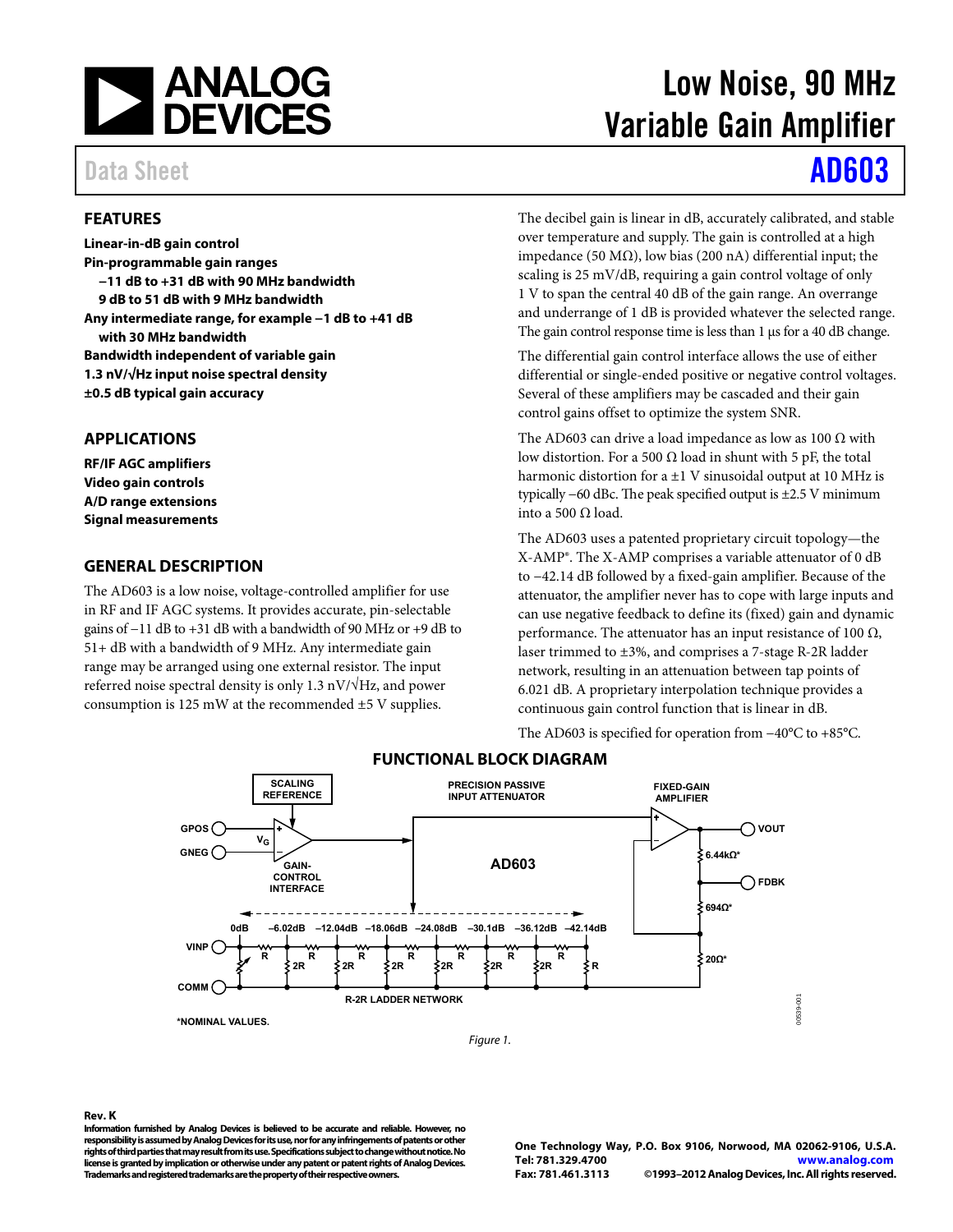## **TABLE OF CONTENTS**

### <span id="page-1-0"></span>**REVISION HISTORY**

| $4/12$ —Rev. I to Rev. K                                  |  |
|-----------------------------------------------------------|--|
|                                                           |  |
| Added Figure 10 and Figure 11; Renumbered Sequentially  7 |  |
|                                                           |  |
|                                                           |  |
|                                                           |  |

#### 12/11-Rev. I to Rev. J

### 5/07-Rev. G to Rev. H

| Inserted Evaluation Board Section, and Figure 48 to |  |
|-----------------------------------------------------|--|
|                                                     |  |
|                                                     |  |
|                                                     |  |
|                                                     |  |

| Programming the Fixed-Gain Amplifier Using Pin      |  |
|-----------------------------------------------------|--|
|                                                     |  |
|                                                     |  |
| Parallel Mode (Simplest Gain Control Interface)  16 |  |
| Low Gain Ripple Mode (Minimum Gain Error)  17       |  |
|                                                     |  |
|                                                     |  |
|                                                     |  |
|                                                     |  |
|                                                     |  |
|                                                     |  |
|                                                     |  |

#### $3/05$ —Rev. F to Rev. G

| $4/04$ —Rev. E to Rev. F |  |
|--------------------------|--|
|                          |  |
|                          |  |

### 8/03-Rev. D to Rev E

| Changes to Sequential Mode (Optimal S/N Ratio) section9 |  |
|---------------------------------------------------------|--|
|                                                         |  |
|                                                         |  |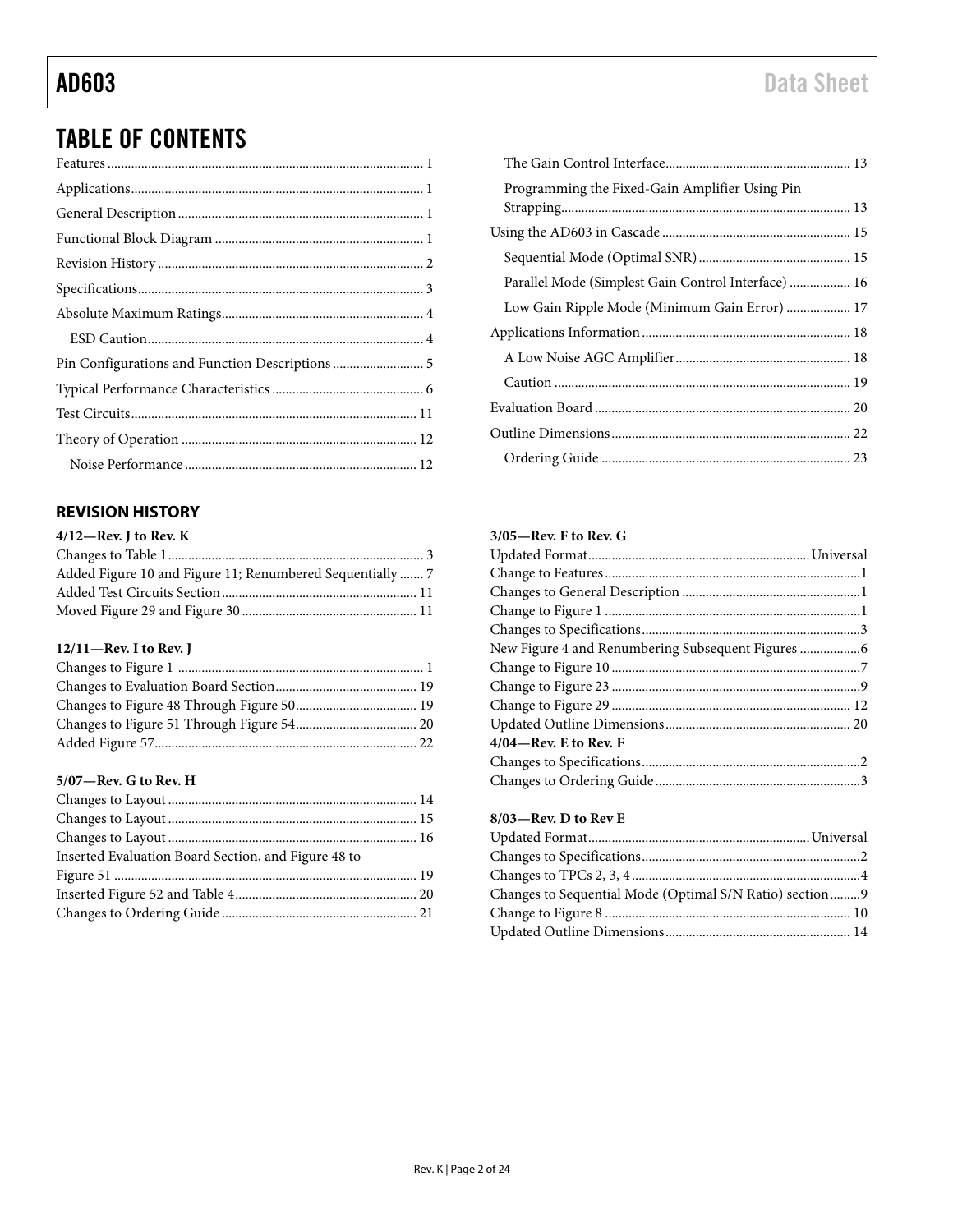## <span id="page-2-0"></span>**SPECIFICATIONS**

@ T<sub>A</sub> = 25°C, V<sub>S</sub> = ±5 V, -500 mV  $\leq$  V<sub>G</sub>  $\leq$  +500 mV, GNEG = 0 V, -10 dB to +30 dB gain range, R<sub>L</sub> = 500  $\Omega$ , and C<sub>L</sub> = 5 pF, unless otherwise noted.

| Table 1.                                                              |                                                          |         |                |         |                |
|-----------------------------------------------------------------------|----------------------------------------------------------|---------|----------------|---------|----------------|
| <b>Parameter</b>                                                      | <b>Conditions</b>                                        | Min     | <b>Typ</b>     | Max     | <b>Unit</b>    |
| <b>INPUT CHARACTERISTICS</b>                                          |                                                          |         |                |         |                |
| Input Resistance                                                      | Pin 3 to Pin 4                                           | 97      | 100            | 103     | Ω              |
| Input Capacitance                                                     |                                                          |         | $\overline{2}$ |         | pF             |
| Input Noise Spectral Density <sup>1</sup>                             | Input short-circuited                                    |         | 1.3            |         | $nV/\sqrt{Hz}$ |
| Noise Figure                                                          | f = 10 MHz, gain = maximum, R <sub>s</sub> = 10 $\Omega$ |         | 8.8            |         | dB             |
| 1 dB Compression Point                                                | f = 10 MHz, gain = maximum, R <sub>s</sub> = 10 $\Omega$ |         | $-11$          |         | dBm            |
| Peak Input Voltage                                                    |                                                          |         | ±1.4           | ±2      | V              |
| <b>OUTPUT CHARACTERISTICS</b>                                         |                                                          |         |                |         |                |
| -3 dB Bandwidth                                                       | $V_{\text{out}}$ = 100 mV rms                            |         | 90             |         | <b>MHz</b>     |
| Slew Rate                                                             | $R_1 \ge 500 \Omega$                                     |         | 275            |         | $V/\mu s$      |
| Peak Output <sup>2</sup>                                              | $R_L \ge 500 \Omega$                                     | ±2.5    | ±3.0           |         | v              |
| Output Impedance                                                      | $f \leq 10$ MHz                                          |         | $\overline{2}$ |         | Ω              |
| <b>Output Short-Circuit Current</b>                                   |                                                          |         | 50             |         | mA             |
| Group Delay Change vs. Gain                                           | $f = 3$ MHz; full gain range                             |         | ±2             |         | ns             |
| Group Delay Change vs. Frequency                                      | $V_G = 0 V$ ; f = 1 MHz to 10 MHz                        |         | ±2             |         | ns             |
| Differential Gain                                                     |                                                          |         | 0.2            |         | $\%$           |
| <b>Differential Phase</b>                                             |                                                          |         | 0.2            |         | Degree         |
| <b>Total Harmonic Distortion</b>                                      | $f = 10$ MHz, $V_{OUT} = 1$ V rms                        |         | $-60$          |         | dBc            |
| Third-Order Intercept                                                 | f = 40 MHz, gain = maximum, $R_s$ = 50 $\Omega$          |         | 15             |         | dBm            |
| <b>ACCURACY</b>                                                       |                                                          |         |                |         |                |
| Gain Accuracy, $f = 100$ kHz; Gain (dB) = (40 V <sub>G</sub> + 10) dB | $-500$ mV $\leq$ V <sub>G</sub> $\leq$ +500 mV           | $-1$    | ±0.5           | $+1$    | dB             |
| $T_{MIN}$ to $T_{MAX}$                                                |                                                          | $-1.5$  |                | $+1.5$  | dB             |
| Gain, $f = 10.7$ MHz                                                  | $V_{G} = -0.5 V$                                         | $-10.3$ | $-9.0$         | $-8.0$  | dB             |
|                                                                       | $V_{G} = 0.0 V$                                          | $+9.5$  | $+10.5$        | $+11.5$ | dB             |
|                                                                       | $V_{G} = 0.5 V$                                          | $+29.3$ | $+30.3$        | $+31.3$ | dB             |
| Output Offset Voltage <sup>3</sup>                                    | $V_G = 0 V$                                              |         |                | 20      | mV             |
| $T_{MIN}$ to $T_{MAX}$                                                |                                                          |         |                | 30      | mV             |
| Output Offset Variation vs. V <sub>G</sub>                            | $-500$ mV $\leq$ V <sub>G</sub> $\leq$ +500 mV           |         |                | 20      | mV             |
| $T_{MIN}$ to $T_{MAX}$                                                |                                                          |         |                | 30      | mV             |
| <b>GAIN CONTROL INTERFACE</b>                                         |                                                          |         |                |         |                |
| Gain Scaling Factor                                                   | 100 kHz                                                  | 39.4    | 40             | 40.6    | dB/V           |
| $T_{MIN}$ to $T_{MAX}$                                                |                                                          | 38      |                | 42      | dB/V           |
|                                                                       | 10.7 MHz                                                 | 38.7    | 39.3           | 39.9    | dB/V           |
| GNEG, GPOS Voltage Range <sup>4</sup>                                 |                                                          | $-1.2$  |                | $+2.0$  | V              |
| Input Bias Current                                                    |                                                          | 50      | 100            | 250     | nA             |
| Input Offset Current                                                  |                                                          |         | 10             |         | nA             |
| <b>Differential Input Resistance</b>                                  | Pin 1 to Pin 2                                           |         | 50             |         | ΜΩ             |
| Response Rate                                                         | Full 40 dB gain change                                   |         | 80             |         | $dB/\mu s$     |
| <b>POWER SUPPLY</b>                                                   |                                                          |         |                |         |                |
| <b>Specified Operating Range</b>                                      |                                                          | ±4.75   |                | ±6.3    | $\sf V$        |
| Quiescent Current                                                     |                                                          |         | 12.5           | 17      | mA             |
| $T_{MIN}$ to $T_{MAX}$                                                |                                                          |         |                | 20      | mA             |

<sup>1</sup> Typical open or short-circuited input; noise is lower when system is set to maximum gain and input is short-circuited. This figure includes the effects of both voltage and current noise sources.

 $^2$  Using resistive loads of 500 Ω or greater or with the addition of a 1 kΩ pull-down resistor when driving lower loads.

 $^3$  The dc gain of the main amplifier in the AD603 is  $\times$ 35.7; therefore, an input offset of 100 µV becomes a 3.57 mV output offset.

<sup>4</sup> GNEG and GPOS, gain control, and voltage range are guaranteed to be within the range of −V<sub>S</sub> + 4.2 V to +V<sub>S</sub> − 3.4 V over the full temperature range of −40°C to +85°C.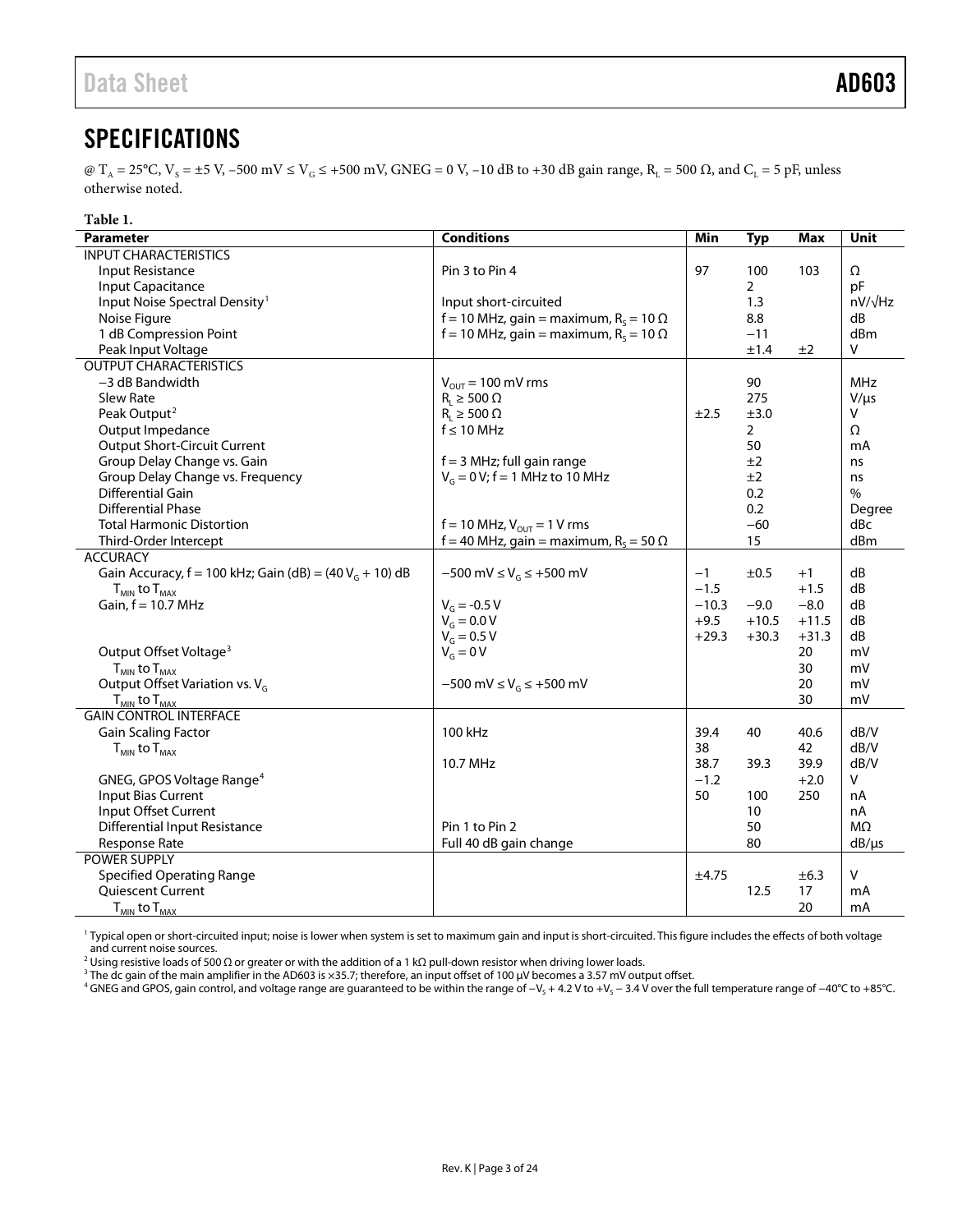## <span id="page-3-0"></span>ABSOLUTE MAXIMUM RATINGS

#### **Table 2.**

| <b>Parameter</b>                     | Rating                              |
|--------------------------------------|-------------------------------------|
| Supply Voltage $\pm V_s$             | $+7.5V$                             |
| Internal Voltage VINP (Pin 3)        | +2 V Continuous                     |
|                                      | $\pm V_{s}$ for 10 ms               |
| GPOS, GNEG (Pin 1 and Pin2)          | $\pm V_c$                           |
| Internal Power Dissipation           | 400 mW                              |
| <b>Operating Temperature Range</b>   |                                     |
| AD603A                               | $-40^{\circ}$ C to $+85^{\circ}$ C  |
| AD603S                               | $-55^{\circ}$ C to $+125^{\circ}$ C |
| Storage Temperature Range            | $-65^{\circ}$ C to $+150^{\circ}$ C |
| Lead Temperature (Soldering, 60 sec) | 300°C                               |

<span id="page-3-5"></span><span id="page-3-4"></span><span id="page-3-3"></span><span id="page-3-2"></span>Stresses above those listed under Absolute Maximum Ratings may cause permanent damage to the device. This is a stress rating only; functional operation of the device at these or any other conditions above those indicated in the operational section of this specification is not implied. Exposure to absolute maximum rating conditions for extended periods may affect device reliability.

#### **Table 3. Thermal Characteristics**

| Package Type  | $\Theta_{JA}$ | $\bm{\theta}_{\texttt{JC}}$ | Unit |
|---------------|---------------|-----------------------------|------|
| 8-Lead SOIC   | 155           | 33                          | °C/W |
| 8-Lead CERDIP | 140           | 15                          | °C/W |

### <span id="page-3-1"></span>**ESD CAUTION**



ESD (electrostatic discharge) sensitive device. Charged devices and circuit boards can discharge without detection. Although this product features patented or proprietary protection circuitry, damage may occur on devices subjected to high energy ESD. Therefore, proper ESD precautions should be taken to avoid performance degradation or loss of functionality.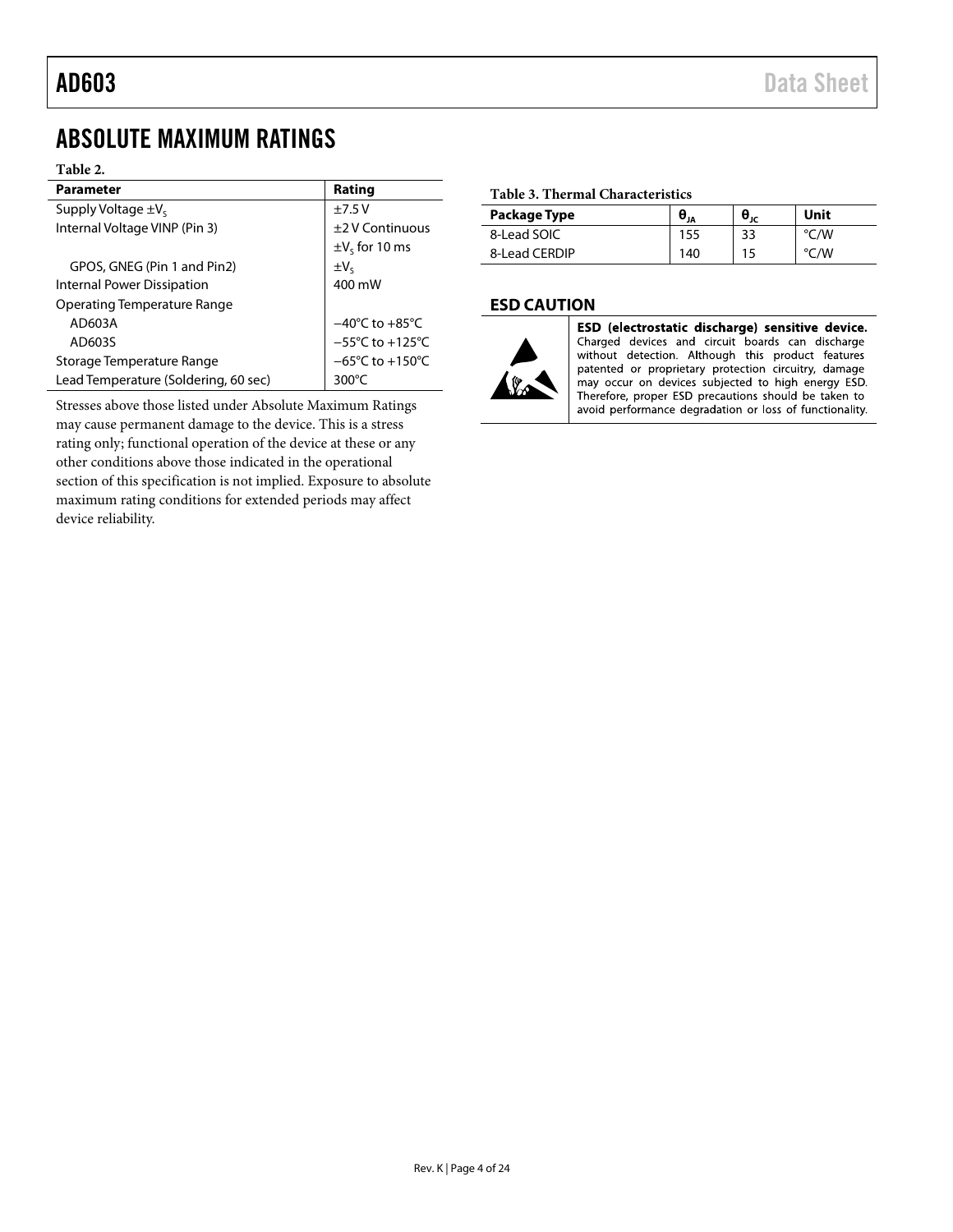## <span id="page-4-0"></span>PIN CONFIGURATIONS AND FUNCTION DESCRIPTIONS

| GPOS $\sqrt{1}$  |                 | <b>VPOS</b>   |        |
|------------------|-----------------|---------------|--------|
| GNEG $\boxed{2}$ | AD603           | <b>I VOUT</b> |        |
| <b>VINP</b>      | <b>TOP VIEW</b> | <b>VNEG</b>   |        |
| COMM             | (Not to Scale)  | <b>FDBK</b>   | 39-002 |

*Figure 2. 8-Lead SOIC Pin Configuration*



*Figure 3. 8-Lead CERDIP Pin Configuration*

| <b>Table 4. Pin Function Descriptions</b> |  |
|-------------------------------------------|--|
|                                           |  |

| Pin No. | <b>Mnemonic</b> | <b>Description</b>                                         |  |  |
|---------|-----------------|------------------------------------------------------------|--|--|
|         | <b>GPOS</b>     | Gain Control Input High (Positive Voltage Increases Gain). |  |  |
|         | <b>GNEG</b>     | Gain Control Input Low (Negative Voltage Increases Gain).  |  |  |
|         | <b>VINP</b>     | Amplifier Input.                                           |  |  |
| 4       | COMM            | Amplifier Ground.                                          |  |  |
|         | <b>FDBK</b>     | <b>Connection to Feedback Network.</b>                     |  |  |
| 6       | <b>VNEG</b>     | Negative Supply Input.                                     |  |  |
|         | <b>VOUT</b>     | Amplifier Output.                                          |  |  |
| 8       | <b>VPOS</b>     | Positive Supply Input.                                     |  |  |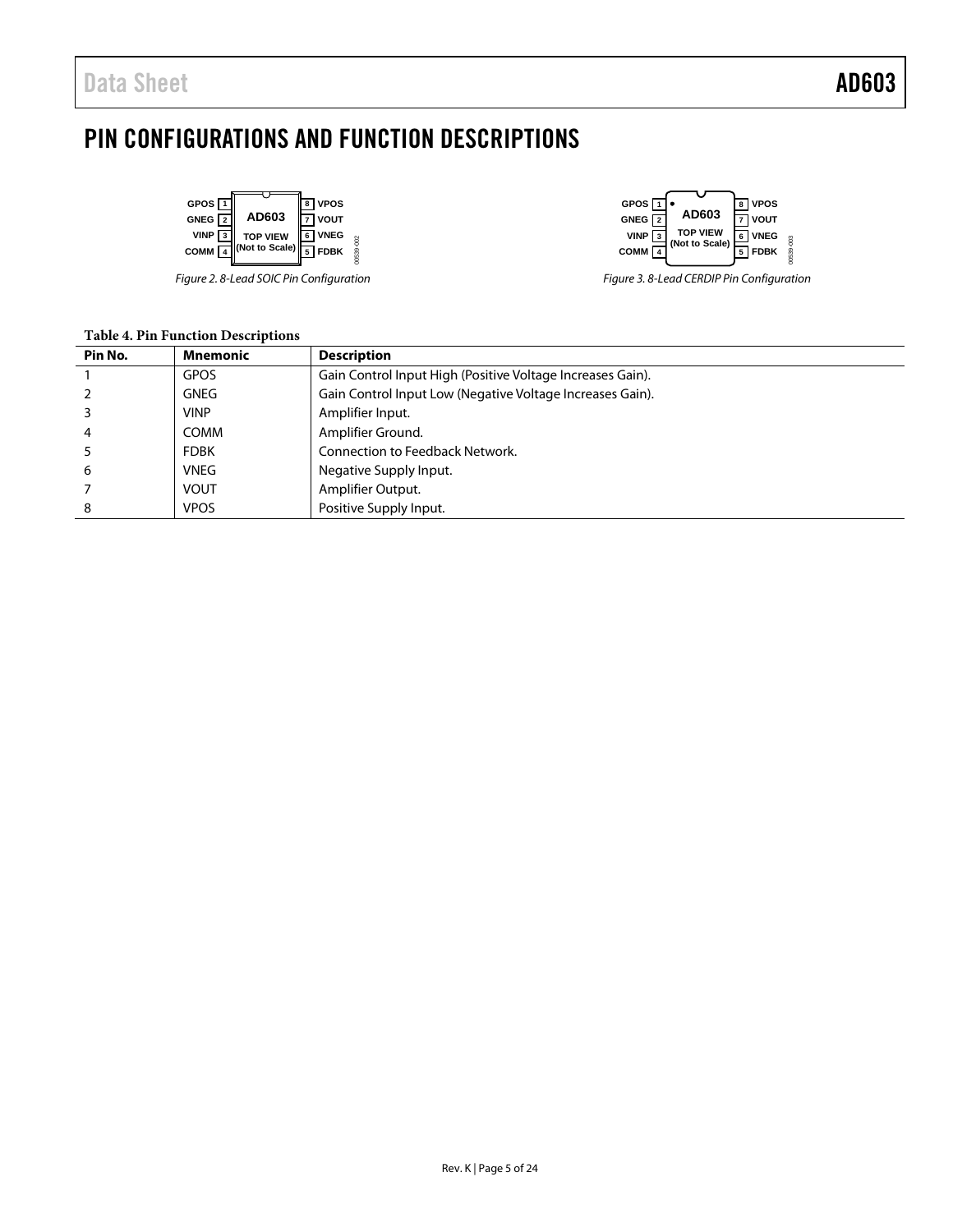00539-007

100-665000

00539-008

0539

pos

**–225**

00539-009

**PHASE (Degrees)**

**PHASE** 

Degrees

**PHASE (Degrees)**

**PHASE** 

(Degrees)

**–225**

**225**

**0 –45 –90 –135 –180**

**–180 –135**

## <span id="page-5-0"></span>TYPICAL PERFORMANCE CHARACTERISTICS

@ T<sub>A</sub> = 25°C, V<sub>S</sub> = ±5 V, -500 mV  $\leq$  V<sub>G</sub>  $\leq$  +500 mV, GNEG = 0 V, -10 dB to +30 dB gain range, R<sub>L</sub> = 500  $\Omega$ , and C<sub>L</sub> = 5 pF, unless otherwise noted.

<span id="page-5-1"></span>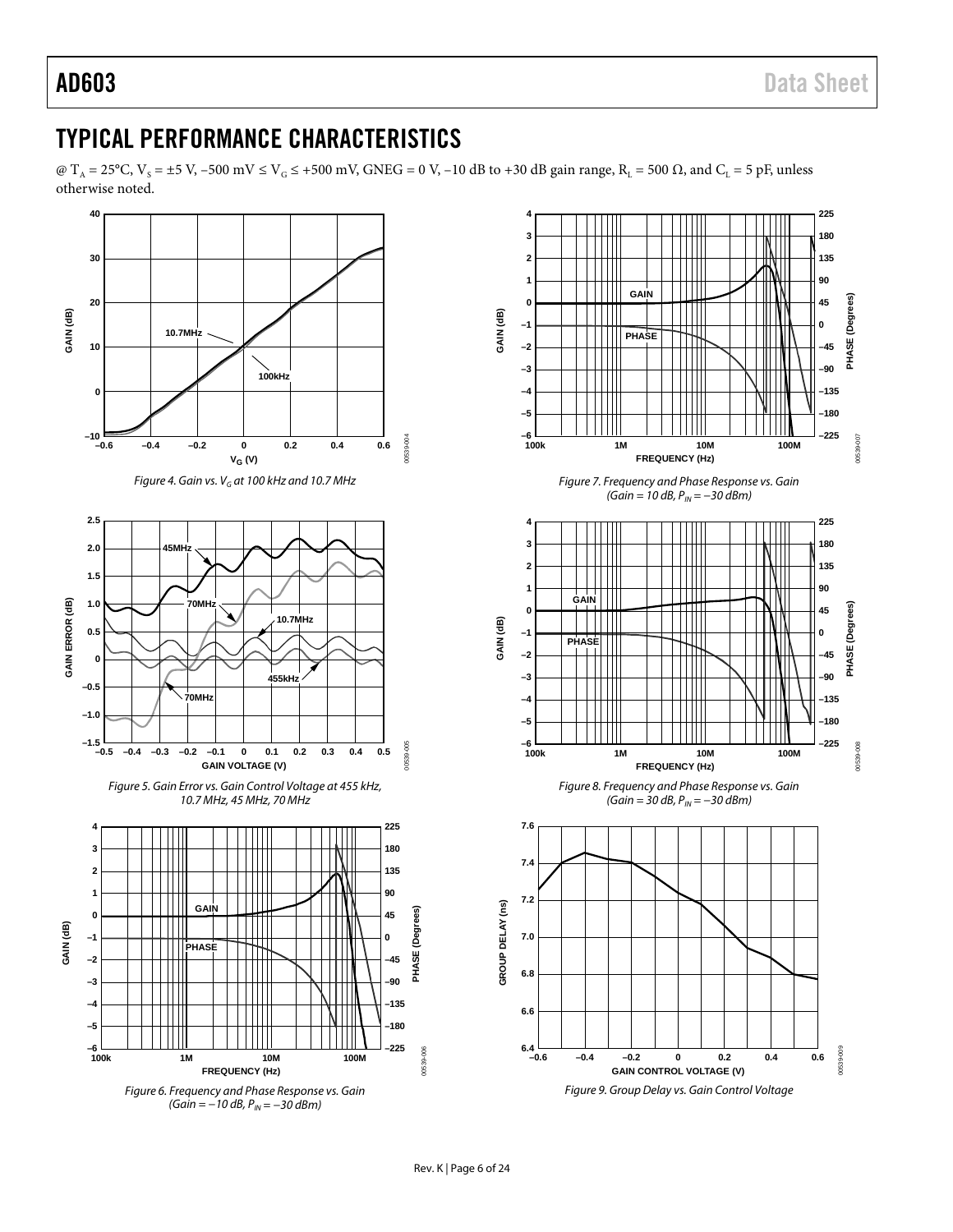









Figure 12. Third-Order Intermodulation Distortion at 455 kHz (10 $\times$  Probe Used to HP3585A Spectrum Analyzer, Gain = 0 dB, P<sub>IN</sub> = 0 dBm)



Figure 13. Third-Order Intermodulation Distortion at 10.7 MHz (10 $\times$  Probe Used to HP3585A Spectrum Analyzer, Gain = 0 dB, P<sub>IN</sub> = 0 dBm)







Figure 15. Input Impedance vs. Frequency (Gain = −10 dB)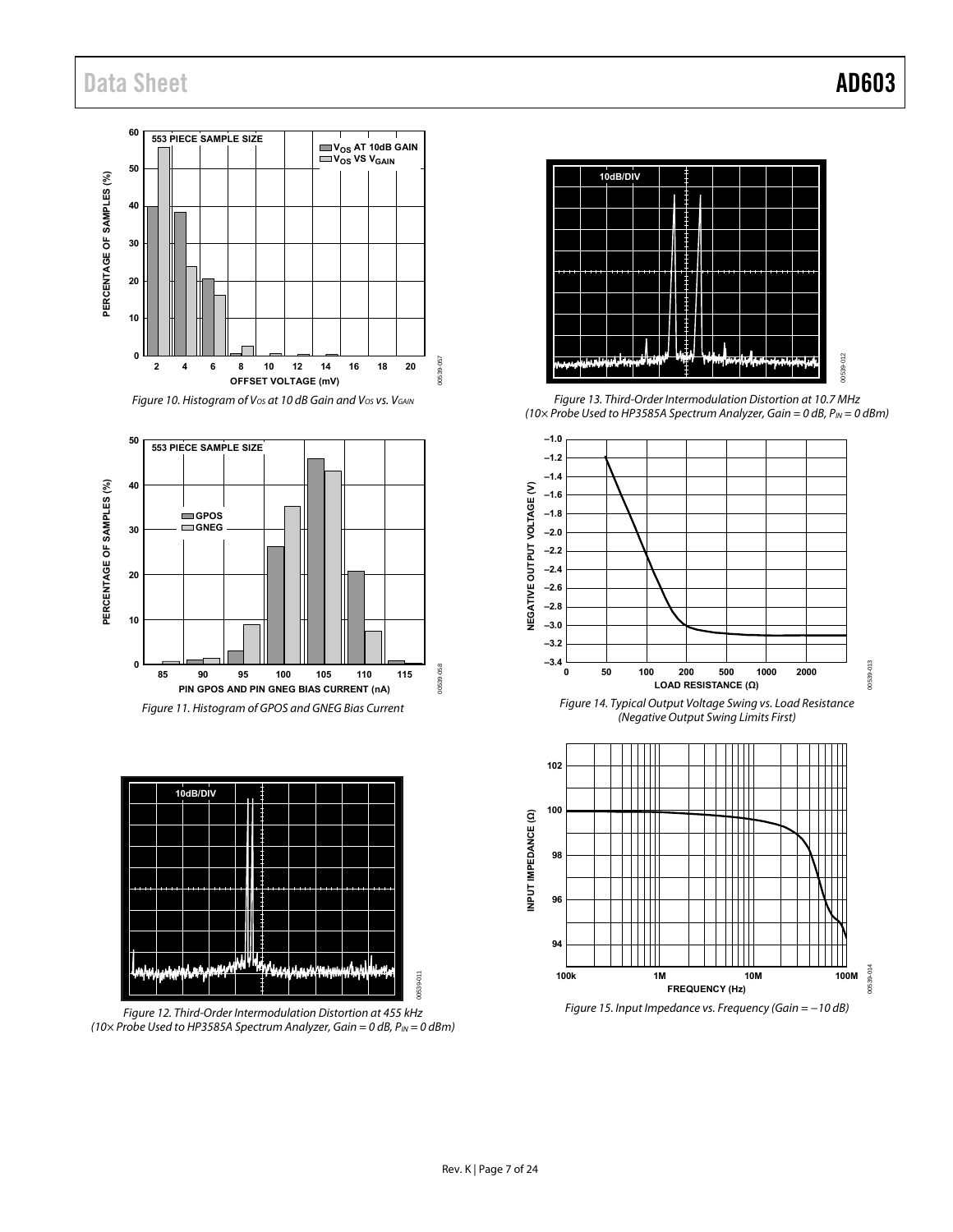

Figure 16. Input Impedance vs. Frequency (Gain = 10 dB)







Figure 18. Gain Control Channel Response Time



Figure 19. Input Stage Overload Recovery Time (Input Is 500 ns Period, 50% Duty-Cycle Square Wave, Output Is Captured Using Tektronix 11402 Digitizing Oscilloscope)



Figure 20. Output Stage Overload Recovery Time (Input Is 500 ns Period, 50% Duty-Cycle Square Wave, Output Is Captured Using Tektronix 11402 Digitizing Oscilloscope)



Figure 21. Transient Response,  $G = 0$  dB (Input Is 500 ns Period, 50% Duty-Cycle Square Wave, Output Is Captured Using Tektronix 11402 Digitizing Oscilloscope)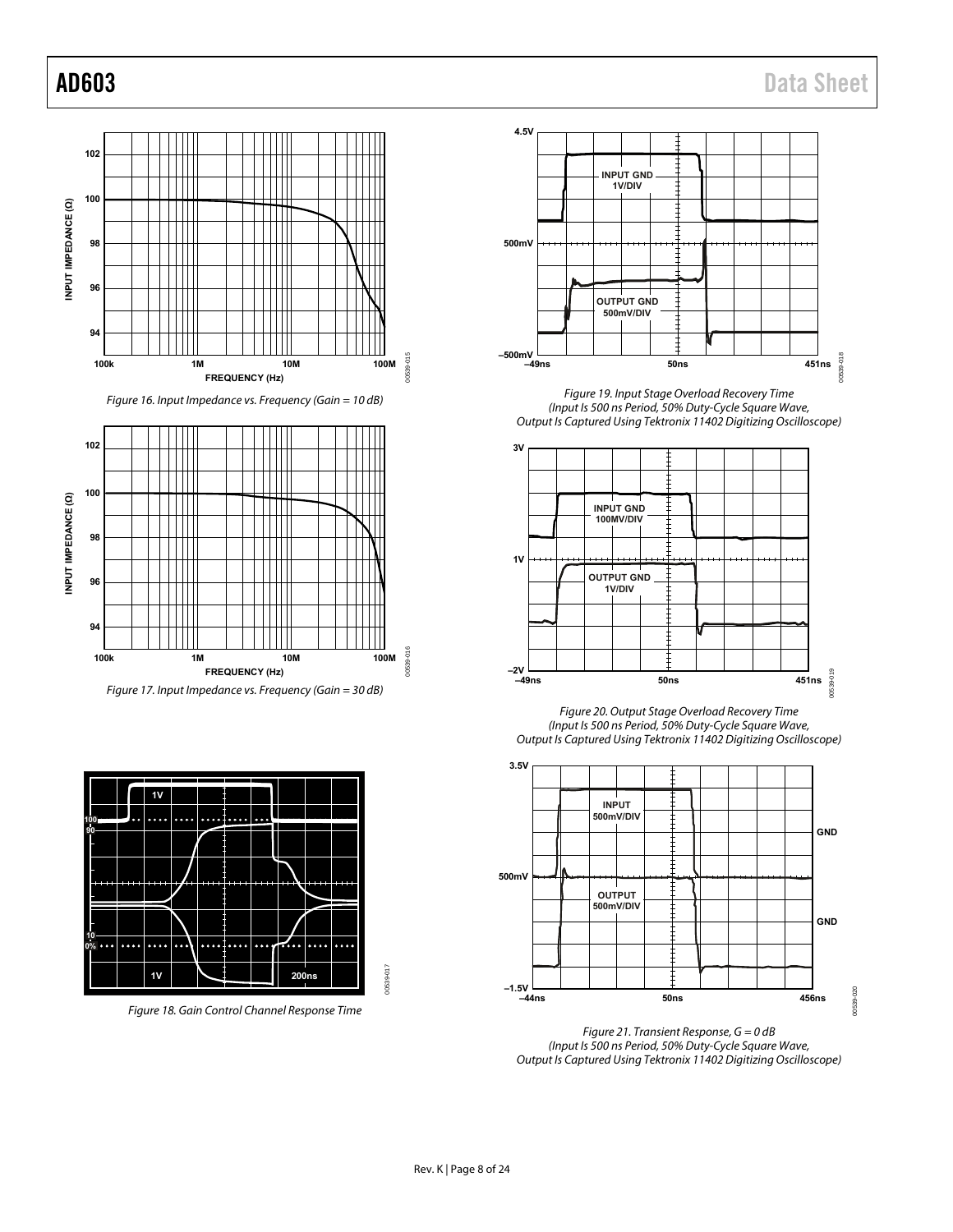00539-025

**DOL02500** 

00539-026

1539-026

00539-027

0539-027

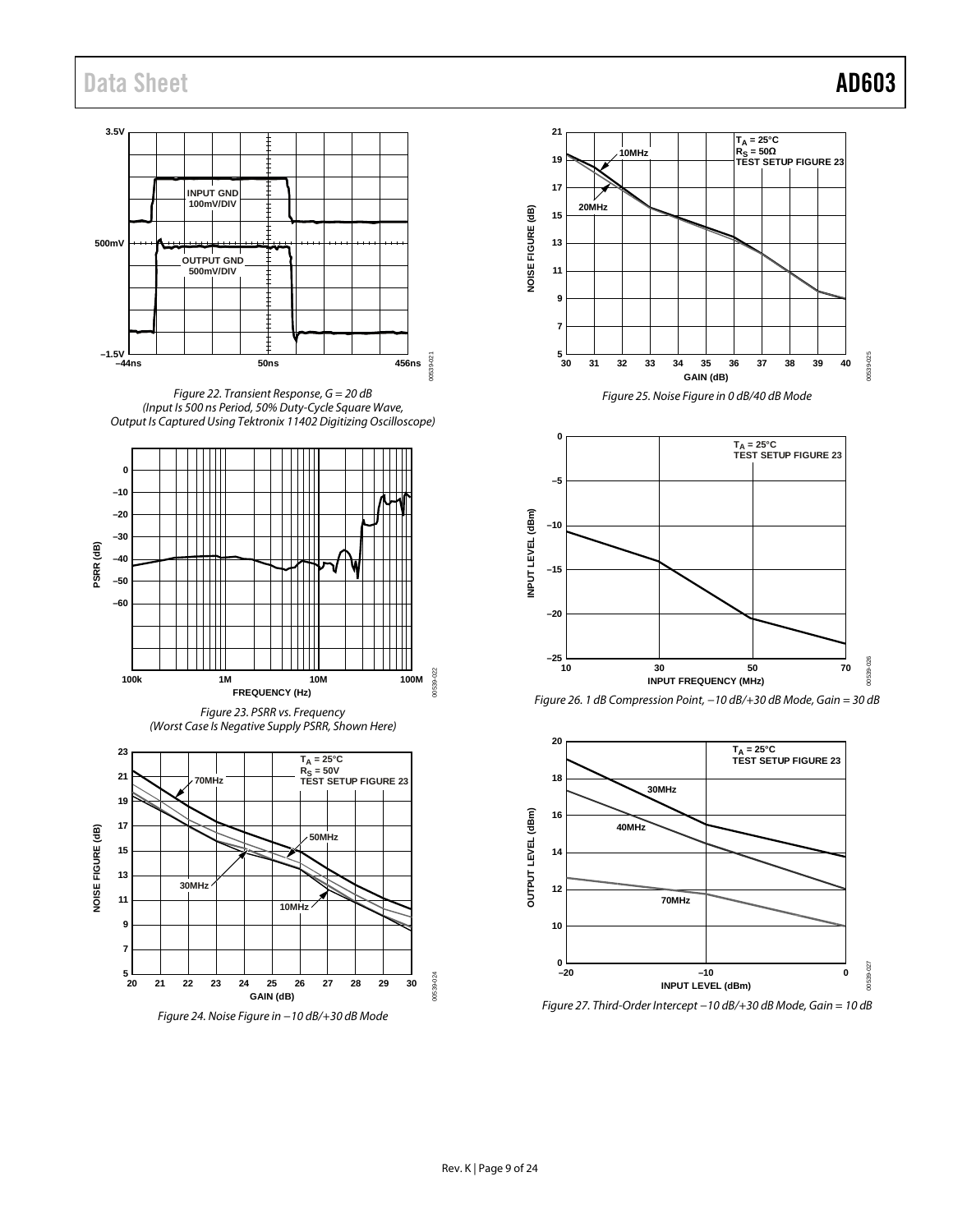

*Figure 28. Third-Order Intercept −10 dB/+30 dB Mode, Gain = 30 dB*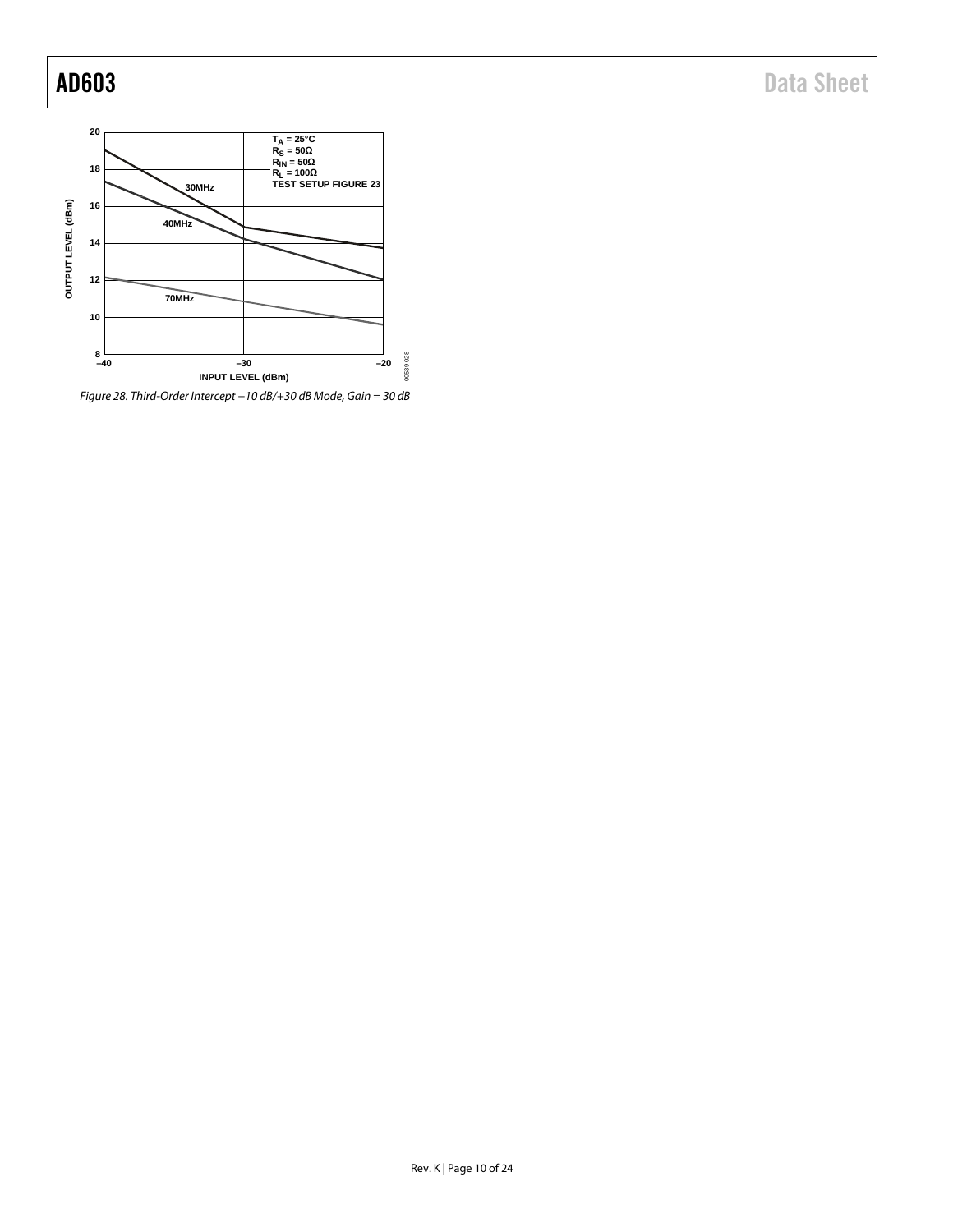## <span id="page-10-0"></span>TEST CIRCUITS



*Figure 29. Third-Order Intermodulation Distortion Test Setup*



*Figure 30. Test Setup Used for: Noise Figure, Third-Order Intercept, and 1 dB Compression Point Measurements*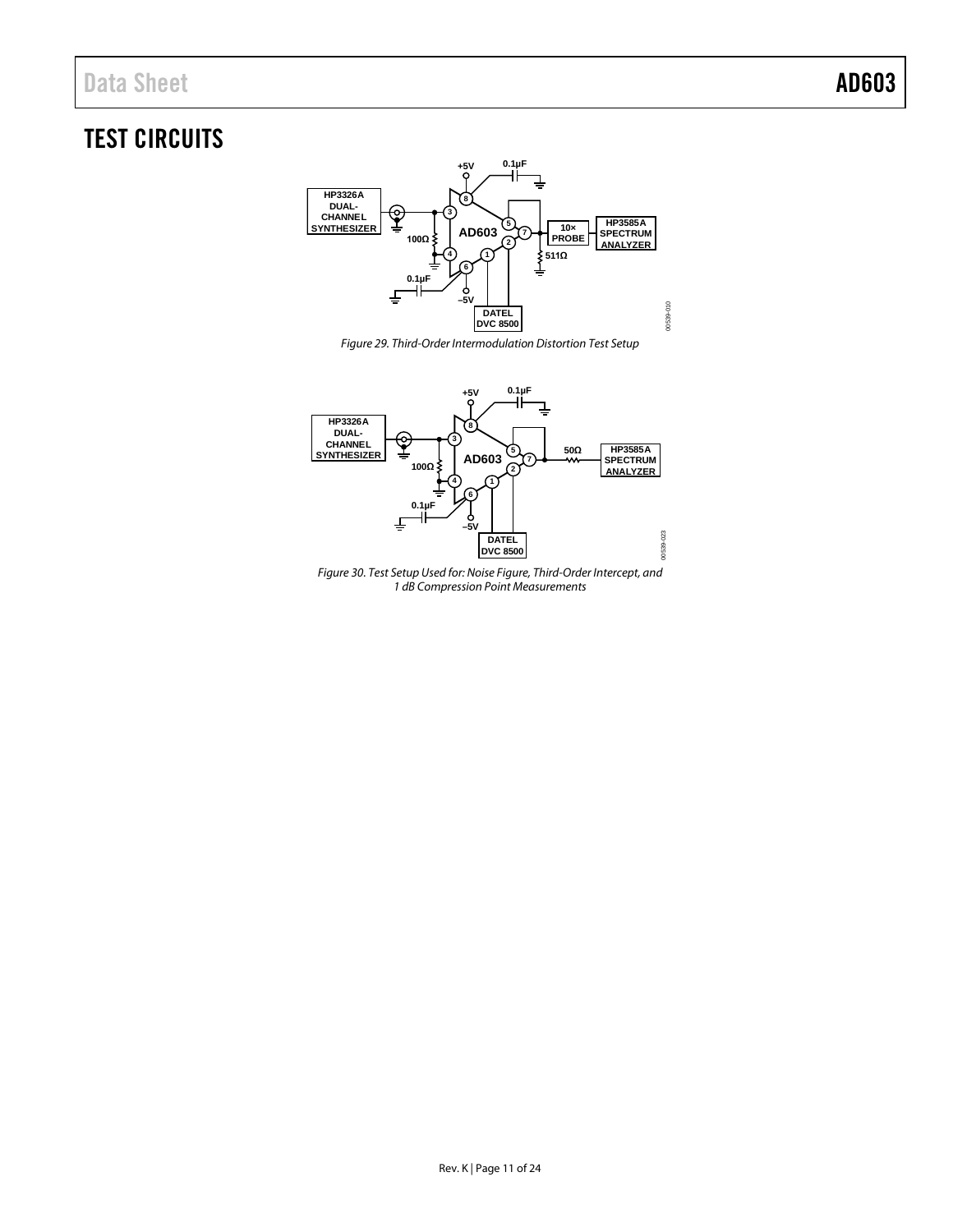## <span id="page-11-0"></span>THEORY OF OPERATION

The AD603 comprises a fixed-gain amplifier, preceded by a broadband passive attenuator of 0 dB to 42.14 dB, having a gain control scaling factor of 40 dB per volt. The fixed gain is lasertrimmed in two ranges, to either 31.07 dB (×35.8) or 50 dB  $(x358)$ , or it may be set to any range in between using one external resistor between Pin 5 and Pin 7. Somewhat higher gain can be obtained by connecting the resistor from Pin 5 to common, but the increase in output offset voltage limits the maximum gain to about 60 dB. For any given range, the bandwidth is independent of the voltage-controlled gain. This system provides an underrange and overrange of 1.07 dB in all cases; for example, the overall gain is −11.07 dB to +31.07 dB in the maximum bandwidth mode (Pin 5 and Pin 7 strapped).

This X-AMP structure has many advantages over former methods of gain control based on nonlinear elements. Most importantly, the fixed-gain amplifier can use negative feedback to increase its accuracy. Because large inputs are first attenuated, the amplifier input is always small. For example, to deliver a ±1 V output in the −1 dB/+41 dB mode (that is, using a fixed amplifier gain of 41.07 dB), its input is only 8.84 mV; therefore, the distortion can be very low. Equally important, the smallsignal gain and phase response, and thus the pulse response, are essentially independent of gain.

[Figure 31](#page-12-2) is a simplified schematic. The input attenuator is a 7-section R-2R ladder network, using untrimmed resistors of nominally  $R = 62.5 Ω$ , which results in a characteristic resistance of 125  $\Omega$  ± 20%. A shunt resistor is included at the input and laser trimmed to establish a more exact input resistance of 100  $\Omega \pm 3\%$ , which ensures accurate operation (gain and HP corner frequency) when used in conjunction with external resistors or capacitors.

The nominal maximum signal at input VINP is 1 V rms  $(\pm 1.4 \text{ V peak})$  when using the recommended  $\pm 5 \text{ V supplies}$ , although operation to ±2 V peak is permissible with some increase in HF distortion and feedthrough. Pin 4 (COMM) must be connected directly to the input ground; significant impedance in this connection reduces the gain accuracy.

The signal applied at the input of the ladder network is attenuated by 6.02 dB by each section; therefore, the attenuation to each of the taps is progressively 0 dB, 6.02 dB, 12.04 dB, 18.06 dB, 24.08 dB, 30.1 dB, 36.12 dB, and 42.14 dB. A unique circuit technique is employed to interpolate between these tap points, indicated by the slider i[n Figure 31,](#page-12-2) thus providing continuous attenuation from 0 dB to 42.14 dB. It helps in understanding the AD603 to think in terms of a mechanical means for moving this slider from left to right; in fact, its position is controlled by the voltage between Pin 1 and Pin 2. The details of the gain control interface are in the [The Gain Control Interface](#page-12-0) section.

The gain is at all times very exactly determined, and a linear-indB relationship is automatically guaranteed by the exponential nature of the attenuation in the ladder network (the X-AMP principle). In practice, the gain deviates slightly from the ideal law, by about ±0.2 dB peak (see, for example[, Figure 5\)](#page-5-1).

### <span id="page-11-1"></span>**NOISE PERFORMANCE**

An important advantage of the X-AMP is its superior noise performance. The nominal resistance seen at inner tap points is 41.7 Ω (one third of 125 Ω), which exhibits a Johnson noise spectral density (NSD) of 0.83 nV/ $\sqrt{\text{Hz}}$  (that is,  $\sqrt{4\text{kTR}}$ ) at 27°C, which is a large fraction of the total input noise. The first stage of the amplifier contributes a further 1 nV/ $\sqrt{Hz}$ , for a total input noise of 1.3 nV/√Hz. It is apparent that it is essential to use a low resistance in the ladder network to achieve the very low specified noise level. The source impedance of the signal forms a voltage divider with the 100  $\Omega$  input resistance of the AD603. In some applications, the resulting attenuation may be unacceptable, requiring the use of an external buffer or preamplifier to match a high impedance source to the low impedance AD603.

The noise at maximum gain (that is, at the 0 dB tap) depends on whether the input is short-circuited or open-circuited. When short-circuited, the minimum NSD of slightly over 1 nV/ $\sqrt{Hz}$  is achieved. When open-circuited, the resistance of 100  $\Omega$  looking into the first tap generates 1.29 nV/ $\sqrt{Hz}$ , so the noise increases to 1.63 nV/√Hz. (This last calculation would be important if the AD603 were preceded by, for example, a 900  $\Omega$  resistor to allow operation from inputs up to 10 V rms.) As the selected tap moves away from the input, the dependence of the noise on source impedance quickly diminishes.

Apart from the small variations just discussed, the signal-tonoise (SNR) at the output is essentially independent of the attenuator setting. For example, on the −11 dB/+31 dB range, the fixed gain of ×35.8 raises the output NSD to 46.5 nV/ $\sqrt{\text{Hz}}$ . Therefore, for the maximum undistorted output of 1 V rms and a 1 MHz bandwidth, the output SNR would be 86.6 dB, that is, 20 log(1 V/46.5 µV).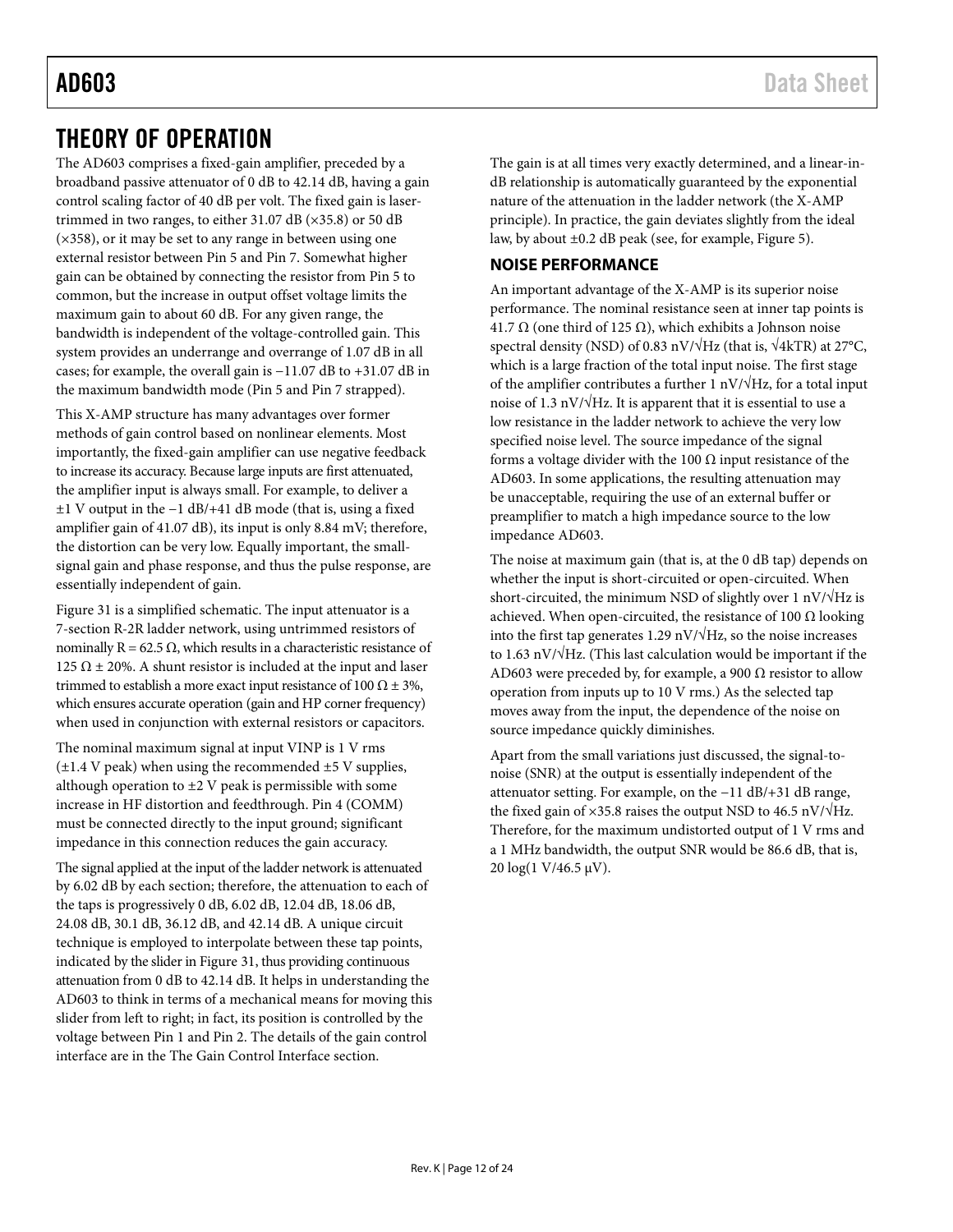



#### <span id="page-12-2"></span><span id="page-12-0"></span>**THE GAIN CONTROL INTERFACE**

The attenuation is controlled through a differential, high impedance (50 MΩ) input, with a scaling factor that is lasertrimmed to 40 dB per volt, that is, 25 mV/dB. An internal band gap reference ensures stability of the scaling with respect to supply and temperature variations.

When the differential input voltage  $V<sub>G</sub> = 0$  V, the attenuator slider is centered, providing an attenuation of 21.07 dB. For the maximum bandwidth range, this results in an overall gain of 10 dB (= −21.07 dB + 31.07 dB). When the control input is  $-500$  mV, the gain is lowered by +20 dB (= 0.500 V × 40 dB/V) to −10 dB; when set to +500 mV, the gain is increased by +20 dB to +30 dB. When this interface is overdriven in either direction, the gain approaches either  $-11.07$  dB (=  $-42.14$  dB + +31.07 dB) or 31.07 dB (= 0 + 31.07 dB), respectively. The only constraint on the gain control voltage is that it be kept within the common-mode range  $(-1.2 V to +2.0 V$  assuming +5 V supplies) of the gain control interface.

The basic gain of the AD603 can therefore be calculated by

$$
Gain (dB) = 40 V_G + 10
$$
 (1)

where *VG* is in volts. When Pin 5 and Pin 7 are strapped (see the [Programming the Fixed-Gain Amplifier Using Pin Strapping](#page-12-1)  section), the gain becomes

*Gain* (dB) = 40 
$$
V_G
$$
 + 20 *for* 0 *to* +40 dB

and

$$
Gain (dB) = 40 VG + 30 for +10 to +50 dB
$$
 (2)

The high impedance gain control input ensures minimal loading when driving many amplifiers in multiple channel or cascaded applications. The differential capability provides flexibility in choosing the appropriate signal levels and polarities for various control schemes.

For example, if the gain is to be controlled by a DAC providing a positive-only, ground-referenced output, the gain control low (GNEG) pin should be biased to a fixed offset of 500 mV to set the gain to −10 dB when gain control high (GPOS) is at zero, and to 30 dB when at 1.00 V.

It is a simple matter to include a voltage divider to achieve other scaling factors. When using an 8-bit DAC having an FS output of 2.55 V (10 mV/bit), a divider ratio of 2 (generating 5 mV/bit) results in a gain-setting resolution of 0.2 dB/bit. The use of such offsets is valuable when two AD603s are cascaded, when various options exist for optimizing the signal-to-noise profile, as is shown in the [Sequential Mode \(Optimal SNR\) s](#page-14-1)ection,

### <span id="page-12-1"></span>**PROGRAMMING THE FIXED-GAIN AMPLIFIER USING PIN STRAPPING**

Access to the feedback network is provided at Pin 5 (FDBK). The user may program the gain of the output amplifier of the AD603 using this pin, as shown in [Figure 32,](#page-12-3) [Figure 33,](#page-13-0) and [Figure 34.](#page-13-1) There are three modes: in the default mode, FDBK is unconnected, providing the range  $+9$  dB/ $+51$  dB; when  $V_{\text{OUT}}$ and FDBK are shorted, the gain is lowered to −11 dB/+31 dB; and, when an external resistor is placed between  $V_{\text{OUT}}$  and FDBK, any intermediate gain can be achieved, for example, −1 dB/+41 dB[. Figure 35](#page-13-2) shows the nominal maximum gain vs. external resistor for this mode.



<span id="page-12-3"></span>Figure 32. −10 dB to +30 dB; 90 MHz Bandwidth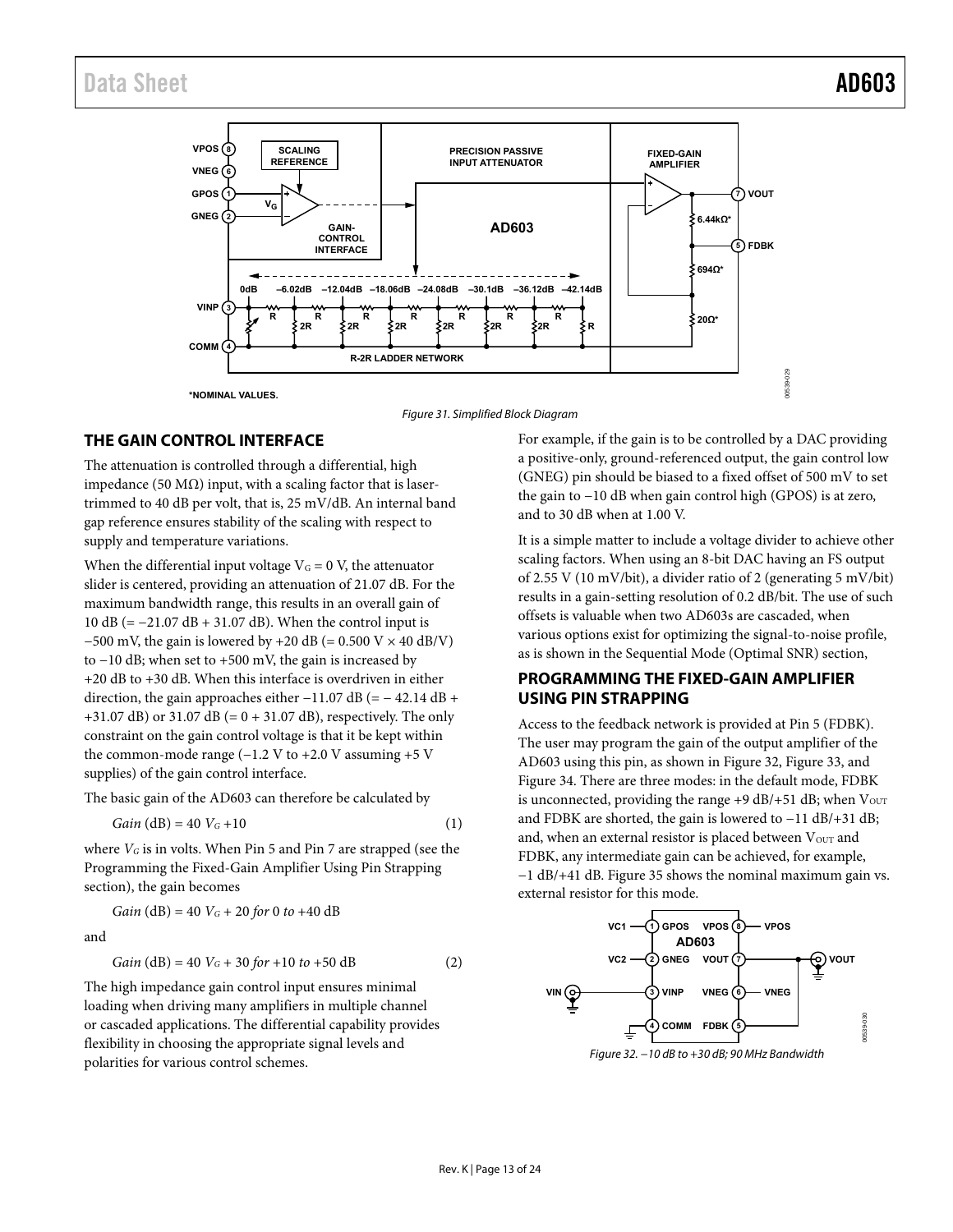<span id="page-13-0"></span>

<span id="page-13-2"></span><span id="page-13-1"></span>*Figure* 35. Gain vs. R<sub>EXT</sub>, Showing Worst-Case Limits Assuming Internal *Resistors Have a Maximum Tolerance of 20%*

Optionally, when a resistor is placed from FDBK to COMM, higher gains can be achieved. This fourth mode is of limited value because of the low bandwidth and the elevated output offsets; it is thus not included in [Figure 32,](#page-12-3) [Figure 33,](#page-13-0) or [Figure](#page-13-1) 34.

The gain of this amplifier in the first two modes is set by the ratio of on-chip laser-trimmed resistors. While the ratio of these resistors is very accurate, the absolute value of these resistors can vary by as much as ±20%. Therefore, when an external resistor is connected in parallel with the nominal 6.44 k $\Omega$  ± 20% internal resistor, the overall gain accuracy is somewhat poorer. The worst-case error occurs at about 2 k $\Omega$  (se[e Figure 36\)](#page-13-3).



<span id="page-13-3"></span>*Figure 36. Worst-Case Gain Error, Assuming Internal Resistors Have a Maximum Tolerance of −20% (Top Curve) or = 20% (Bottom Curve)*

While the gain bandwidth product of the fixed-gain amplifier is about 4 GHz, the actual bandwidth is not exactly related to the maximum gain. This is because there is a slight enhancing of the ac response magnitude on the maximum bandwidth range, due to higher order poles in the open-loop gain function; this mild peaking is not present on the higher gain ranges. [Figure 32,](#page-12-3)  [Figure 33,](#page-13-0) an[d Figure](#page-13-1) 34 show how an optional capacitor may be added to extend the frequency response in high gain modes.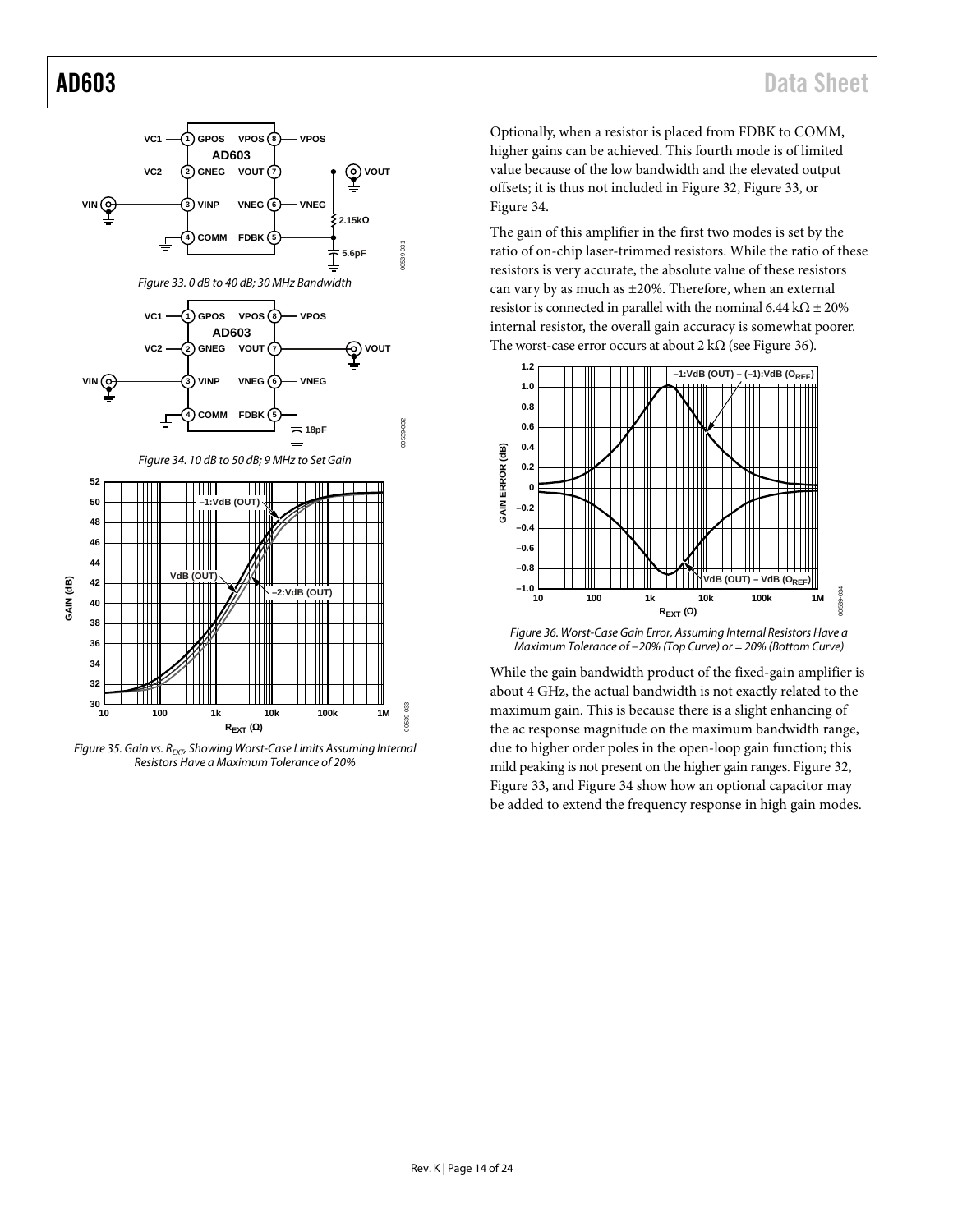## <span id="page-14-0"></span>USING THE AD603 IN CASCADE

Two or more AD603s can be connected in series to achieve higher gain. Invariably, ac coupling must be used to prevent the dc offset voltage at the output of each amplifier from overloading the following amplifier at maximum gain. The required highpass coupling network is usually just a capacitor, chosen to set the desired corner frequency in conjunction with the welldefined 100  $\Omega$  input resistance of the following amplifier.

For two AD603s, the total gain control range becomes 84 dB  $(2 \times 42.14$  dB); the overall –3 dB bandwidth of cascaded stages is somewhat reduced. Depending on the pin strapping, the gain and bandwidth for two cascaded amplifiers can range from −22 dB to +62 dB (with a bandwidth of about 70 MHz) to +22 dB to +102 dB (with a bandwidth of about 6 MHz).

There are several ways of connecting the gain control inputs in cascaded operation. The choice depends on whether it is important to achieve the highest possible instantaneous signalto-noise ratio (ISNR), or, alternatively, to minimize the ripple in the gain error. The following examples feature the AD603 programmed for maximum bandwidth; the explanations apply to other gain/bandwidth combinations with appropriate changes to the arrangements for setting the maximum gain.

### <span id="page-14-1"></span>**SEQUENTIAL MODE (OPTIMAL SNR)**

In the sequential mode of operation, the ISNR is maintained at its highest level for as much of the gain control range as possible. [Figure 37 s](#page-14-2)hows the SNR over a gain range of −22 dB to +62 dB, assuming an output of 1 V rms and a 1 MHz bandwidth[. Figure 38,](#page-14-3)  [Figure 39,](#page-14-4) an[d Figure 40](#page-14-5) show the general connections to accomplish this. Here, both the positive gain control inputs (GPOS) are driven in parallel by a positive-only, ground-referenced source with a range of 0 V to 2 V, while the negative gain control inputs (GNEG) are biased by stable voltages to provide the needed gain offsets. These voltages may be provided by resistive dividers operating from a common voltage reference.



<span id="page-14-2"></span>Figure 37. SNR vs. Control Voltage, Sequential Control (1 MHz Bandwidth)



Figure 38. AD603 Gain Control Input Calculations for Sequential Control Operation V $c = 0$  V

<span id="page-14-3"></span>

Figure 39. AD603 Gain Control Calculations for Sequential Control Operation  $V_c = 1.0 V$ 

<span id="page-14-5"></span><span id="page-14-4"></span>

Figure 40. AD603 Gain Control Input Calculations for Sequential Operation  $V_c = 2.0 V$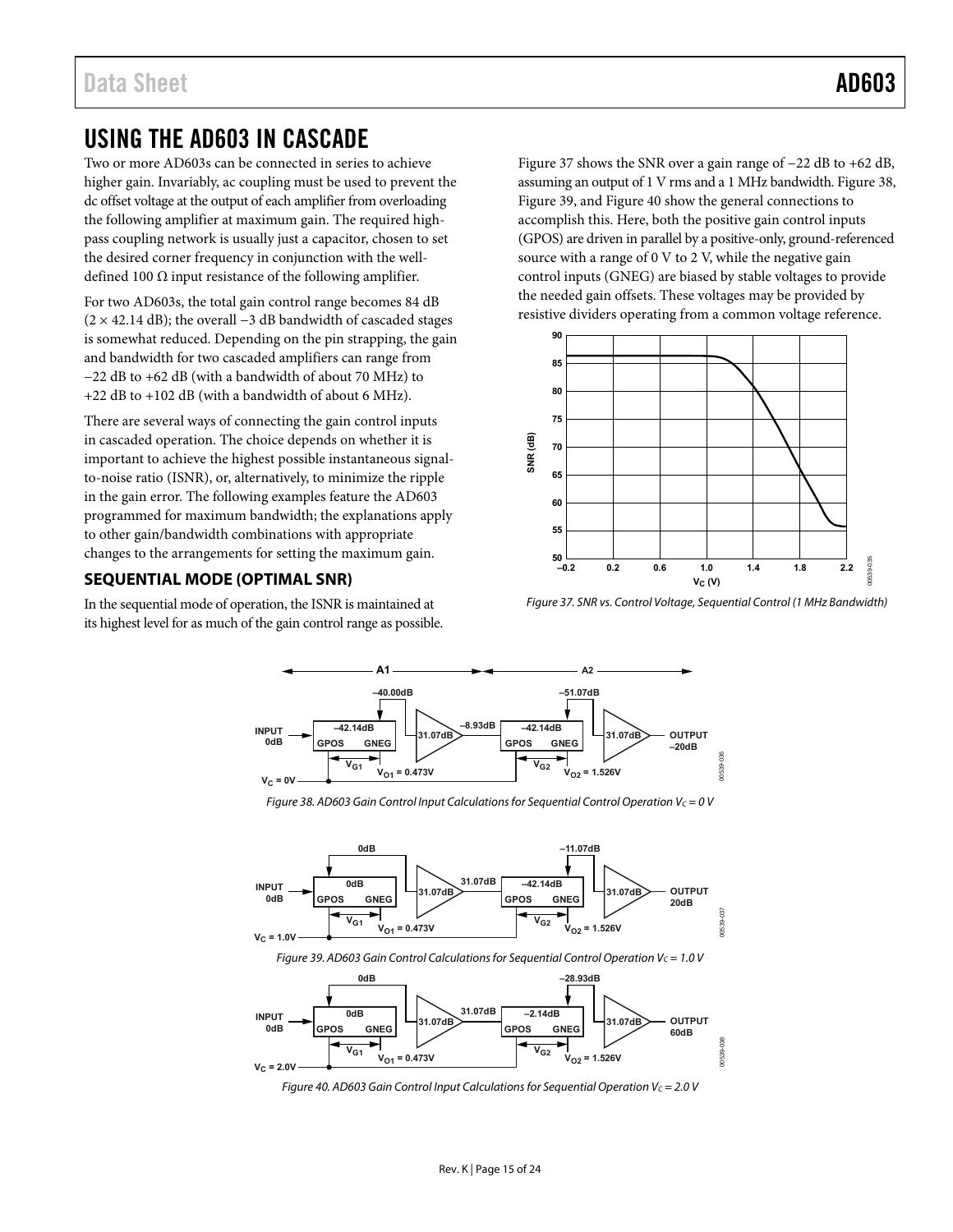The gains are offset [\(Figure 41\)](#page-15-1) such that the gain of A2 is increased only after the gain of A1 has reached its maximum value. Note that for a differential input of –600 mV or less, the gain of a single amplifier (A1 or A2) is at its minimum value of −11.07 dB; for a differential input of 600 mV or more, the gain is at its maximum value of 31.07 dB. Control inputs beyond these limits do not affect the gain and can be tolerated without damage or foldover in the response. This is an important aspect of the gain control response of the AD603. (See th[e Specifications](#page-2-0)  section for more details on the allowable voltage range.) The gain is now

$$
Gain (dB) = 40 VG + GO
$$
 (3)

where:

VG is the applied control voltage.

Go is determined by the gain range chosen.

In the explanatory notes that follow, it is assumed that the maximum bandwidth connections are used, for which GO is −20 dB.



<span id="page-15-1"></span>**\*GAIN OFFSET OF 1.07dB, OR 26.75mV.**

Figure 41. Explanation of Offset Calibration for Sequential Control

With reference t[o Figure 38,](#page-14-3) [Figure 39,](#page-14-4) an[d Figure 40,](#page-14-5) note that  $V_{\text{G1}}$  refers to the differential gain control input to A1, and  $V_{\text{G2}}$ refers to the differential gain control input to A2. When VG is 0 V, VG1 = −473 mV and thus the gain of A1 is −8.93 dB (recall that the gain of each individual amplifier in the maximum bandwidth mode is –10 dB for  $V$ G = –500 mV and 10 dB for  $V$ G  $= 0$  V); meanwhile, V<sub>G2</sub> = -1.908 V so the gain of A2 is pinned at −11.07 dB. The overall gain is therefore –20 dB (se[e Figure 38\)](#page-14-3). When  $V_G = 1.00$  V,  $V_{G1} = 1.00$  V – 0.473 V = 0.526 V, which sets the gain of A1 to nearly its maximum value of +31.07 dB, while  $V_{G2} = 1.00 V - 1.526 V = 0.526 V$ , which sets the gain of A2 to nearly its minimum value of −11.07 dB. Close analysis shows that the degree to which neither AD603 is completely pushed to its maximum nor minimum gain exactly cancels in the overall gain, which is now 20 dB (see [Figure 39\)](#page-14-4).

When  $V_G = 2.0$  V, the gain of A1 is pinned at 31.07 dB and that of A2 is near its maximum value of 28.93 dB, resulting in an overall gain of 60 dB (see [Figure 40\)](#page-14-5). This mode of operation is further clarified i[n Figure 42,](#page-15-2) which is a plot of the separate gains of A1 and A2 and the overall gain vs. the control voltage.

[Figure 43 i](#page-15-3)s a plot of the SNR of the cascaded amplifiers vs. the control voltage[. Figure 44](#page-15-4) is a plot of the gain error of the cascaded stages vs. the control voltages.



Figure 42. Plot of Separate and Overall Gains in Sequential Control

<span id="page-15-2"></span>

Figure 44. Gain Error for Cascaded Stages–Sequential Control

#### <span id="page-15-4"></span><span id="page-15-0"></span>**PARALLEL MODE (SIMPLEST GAIN CONTROL INTERFACE)**

In this mode, the gain control of voltage is applied to both inputs in parallel: the GPOS pins of both A1 and A2 are

<span id="page-15-3"></span>00539-039

039 0539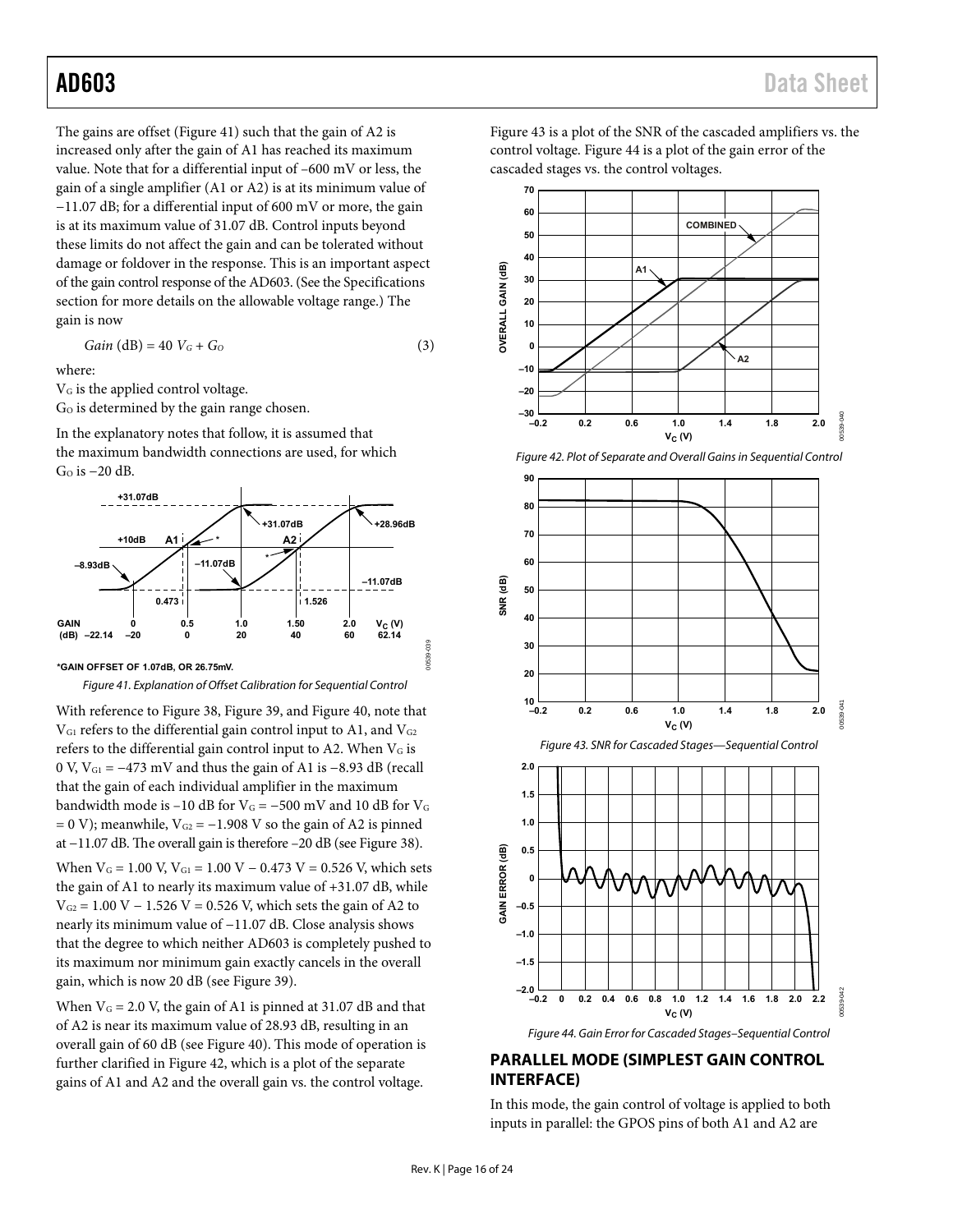## Data Sheet **AD603**

connected to the control voltage and the GNEW inputs are grounded. The gain scaling is then doubled to 80 dB/V, requiring only a 1.00 V change for an 80 dB change of gain

$$
Gain = (dB) = 80 VG + GO
$$
 (4)

where, as before,  $G_0$  depends on the range selected; for example, in the maximum bandwidth mode,  $G_0$  is 20 dB. Alternatively, the GNEG pins may be connected to an offset voltage of 0.500 V, in which case  $G<sub>o</sub>$  is −20 dB.

The amplitude of the gain ripple in this case is also doubled, as shown in [Figure 45,](#page-16-1) while the ISNR at the output of A2 now decreases linearly as the gain increases, as shown i[n Figure 46.](#page-16-2)

<span id="page-16-1"></span>

<span id="page-16-2"></span>*Figure 46. ISNR for Cascaded Stages—Parallel Control*

#### <span id="page-16-0"></span>**LOW GAIN RIPPLE MODE (MINIMUM GAIN ERROR)**

As can be seen i[n Figure 44](#page-15-4) and [Figure 45,](#page-16-1) the error in the gain is periodic, that is, it shows a small ripple. (Note that there is also a variation in the output offset voltage, which is due to the gain interpolation, but this is not exact in amplitude.) By offsetting the gains of A1 and A2 by half the period of the ripple, that is, by 3 dB, the residual gain errors of the two amplifiers can be made to cancel[. Figure 47](#page-16-3) shows much lower gain ripple when configured in this manner. [Figure 48](#page-16-4) plots the ISNR as a function of gain; it is very similar to that in the parallel mode.



<span id="page-16-3"></span>

<span id="page-16-4"></span>*Figure 48. ISNR vs. Control Voltage—Low Ripple Mode*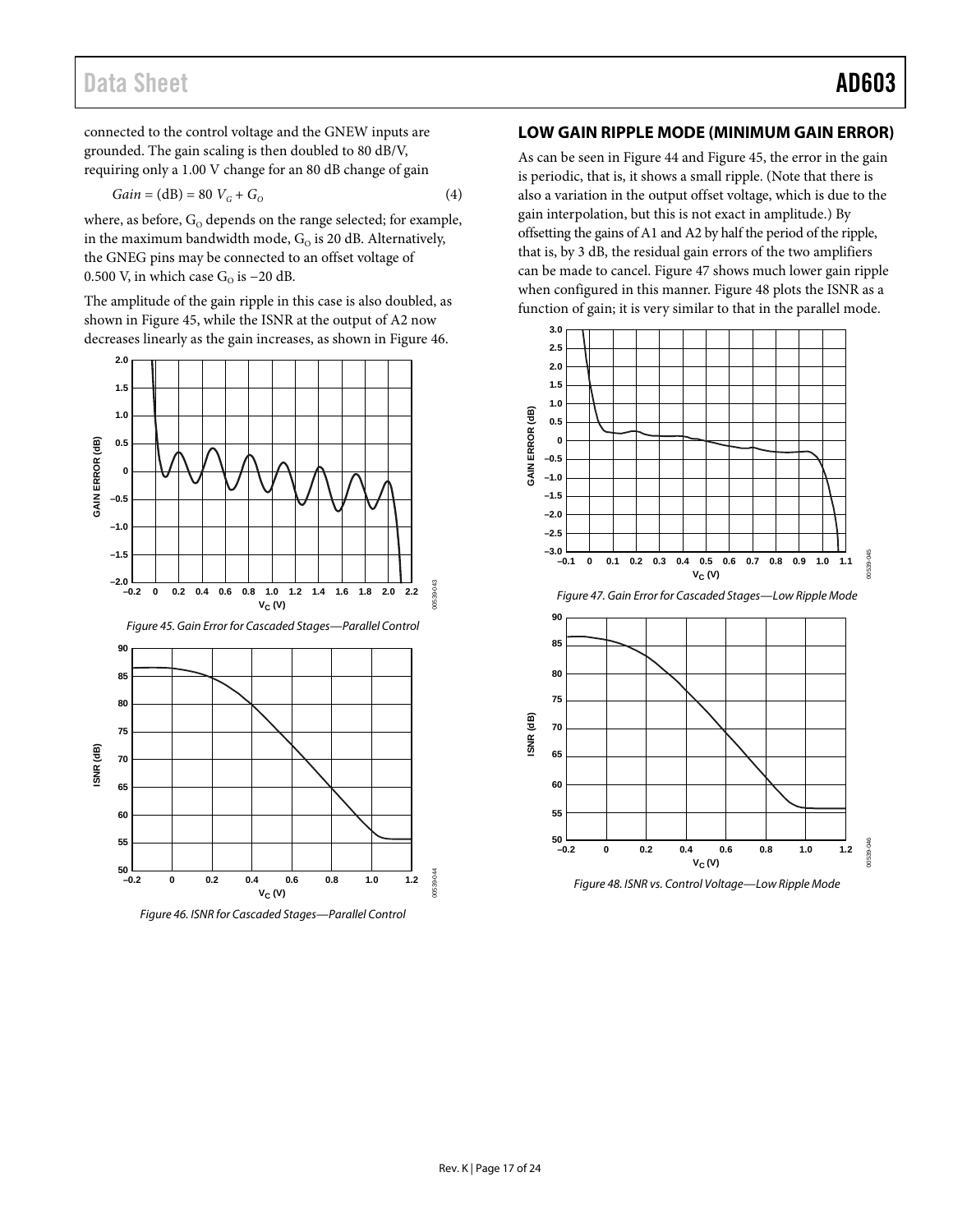## <span id="page-17-1"></span><span id="page-17-0"></span>APPLICATIONS INFORMATION **A LOW NOISE AGC AMPLIFIER**

[Figure 49 s](#page-17-2)hows the ease with which the AD603 can be connected as an AGC amplifier. The circuit illustrates many of the points previously discussed: it uses few parts, has linear-indB gain, operates from a single supply, uses two cascaded amplifiers in sequential gain mode for maximum SNR, and an external resistor programs each gain of the amplifier. It also uses a simple temperature-compensated detector.

The circuit operates from a single 10 V supply. Resistors R1, R2, R3, and R4 bias the common pins of A1 and A2 at 5 V. The common pin is a low impedance point and must have a low impedance path to ground, provided here by the 100 μF tantalum capacitors and the 0.1 μF ceramic capacitors.

The cascaded amplifiers operate in sequential gain. Here, the offset voltage between Pin 2 (GNEG) of A1 and A2 is 1.05 V  $(42.14$  dB  $\times$  25 mV/dB), provided by a voltage divider consisting of Resistors R5, R6, and R7. Using standard values, the offset is not exact, but it is not critical for this application.

The gain of both A1 and A2 is programmed by Resistors R13 and R14, respectively, to be about 42 dB; therefore, the maximum gain of the circuit is twice that, or 84 dB. The gain control range can be shifted up by as much as 20 dB by appropriate choices of R13 and R14.

The circuit operates as follows:

- A1 and A2 are cascaded.
- Capacitor C1 and the 100  $\Omega$  of resistance at the input of A1 form a time constant of 10 μs.
- C2 blocks the small dc offset voltage at the output of A1 (which might otherwise saturate A2 at its maximum gain) and introduces a high-pass corner at about 16 kHz, eliminating low frequency noise.

A half-wave detector is used, based on Q1 and R8. The current into capacitor,  $C_{AV}$ , is the difference between the collector current of Q2 (biased to be 300 μA at 300 K, 27°C) and the collector current of Q1, which increases with the amplitude of the output signal.

The automatic gain control voltage, VAGC, is the time integral of this error current. For VAGC (and thus the gain) to remain insensitive to short-term amplitude fluctuations in the output signal, the rectified current in Q1 must, on average, exactly balance the current in Q2. If the output of A2 is too small to do this, VAGC increases, causing the gain to increase until Q1 conducts sufficiently.

Consider the case where R8 is zero and the output voltage  $V<sub>OUT</sub>$ is a square wave at, for example, 455 kHz, which is well above the corner frequency of the control loop.



<span id="page-17-2"></span>**1RT PROVIDES A 50Ω INPUT IMPEDANCE. 2C3 AND C5 ARE TANTALUM.**

Figure 49. A Low Noise AGC Amplifier

0539-047 00539-047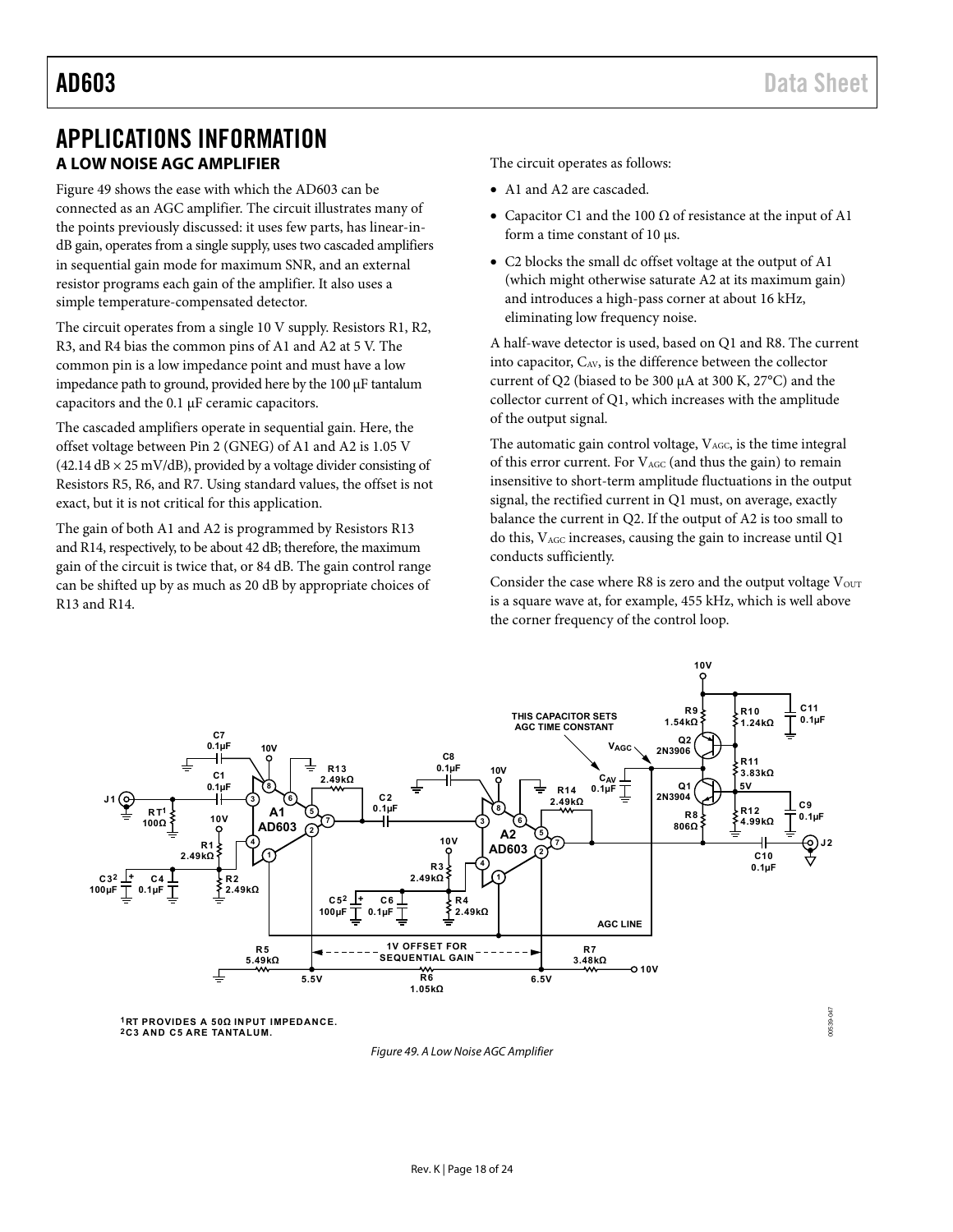During the time  $V<sub>OUT</sub>$  is negative with respect to the base voltage of Q1, Q1 conducts; when  $V_{\text{OUT}}$  is positive, it is cut off. Because the average collector current of Q1 is forced to be 300 µA, and the square wave has a duty cycle of 1:1, Q1's collector current when conducting must be 600 µA. With R8 omitted, the peak amplitude of  $V_{\text{OUT}}$  is forced to be just the  $V_{\text{BE}}$ of Q1 at 600  $\mu$ A, typically about 700 mV, or 2 V<sub>BE</sub> peak-to-peak. This voltage, the amplitude at which the output stabilizes, has a strong negative temperature coefficient (TC), typically −1.7 mV/°C. Although this may not be troublesome in some applications, the correct value of R8 renders the output stable with temperature.

To understand this, note that the current in Q2 is made to be proportional to absolute temperature (PTAT). For the moment, continue to assume that the signal is a square wave.

When Q1 is conducting,  $V_{OUT}$  is now the sum of  $V_{BE}$  and a voltage that is PTAT and that can be chosen to have an equal but opposite TC to that of the  $V_{BE}$ . This is actually nothing more than an application of the band gap voltage reference principle. When R8 is chosen such that the sum of the voltage across it and the  $V_{BE}$  of Q1 is close to the band gap voltage of about 1.2 V,  $V<sub>OUT</sub>$  is stable over a wide range of temperatures, provided, of course, that Q1 and Q2 share the same thermal environment.

Because the average emitter current is 600 µA during each half cycle of the square wave, a resistor of 833  $\Omega$  adds a PTAT voltage of 500 mV at 300 K, increasing by 1.66 mV/°C. In practice, the optimum value depends on the type of transistor used and, to a lesser extent, on the waveform for which the temperature stability is to be optimized; for the inexpensive 2N3904/2N3906 pair and sine wave signals, the recommended value is 806  $Ω$ .

This resistor also serves to lower the peak current in Q1 when more typical signals (usually sinusoidal) are involved, and the 1.8 kHz LP filter it forms with  $C_{AV}$  helps to minimize distortion due to ripple in  $V_{AGC}$ . Note that the output amplitude under sine wave conditions is higher than for a square wave because the average value of the current for an ideal rectifier is 0.637 times as large, causing the output amplitude to be  $1.88$  (=  $1.2/0.637$ ) V, or 1.33 V rms. In practice, the somewhat nonideal rectifier results in the sine-wave output being regulated to about 1.4 V rms, or 3.6 V p-p.

The bandwidth of the circuit exceeds 40 MHz. At 10.7 MHz, the AGC threshold is 100  $\mu$ V (−67 dBm) and its maximum gain is 83 dB (20 log 1.4 V/100  $\mu$ V). The circuit holds its output at 1.4 V rms for inputs as low as −67 dBm to +15 dBm (82 dB), where the input signal exceeds the maximum input rating of the AD603. For a 30 dBm input at 10.7 MHz, the second harmonic is 34 dB down from the fundamental, and the third harmonic is 35 dB down from the fundamental.

### <span id="page-18-0"></span>**CAUTION**

Careful component selection, circuit layout, power supply decoupling, and shielding are needed to minimize the susceptibility of the AD603 to interference from signals such as those from radio and TV stations. In bench evaluation, it is recommended to place all of the components into a shielded box and use feedthrough decoupling networks for the supply voltage. Circuit layout and construction are also critical because stray capacitances and lead inductances can form resonant circuits and are a potential source of circuit peaking, oscillation, or both.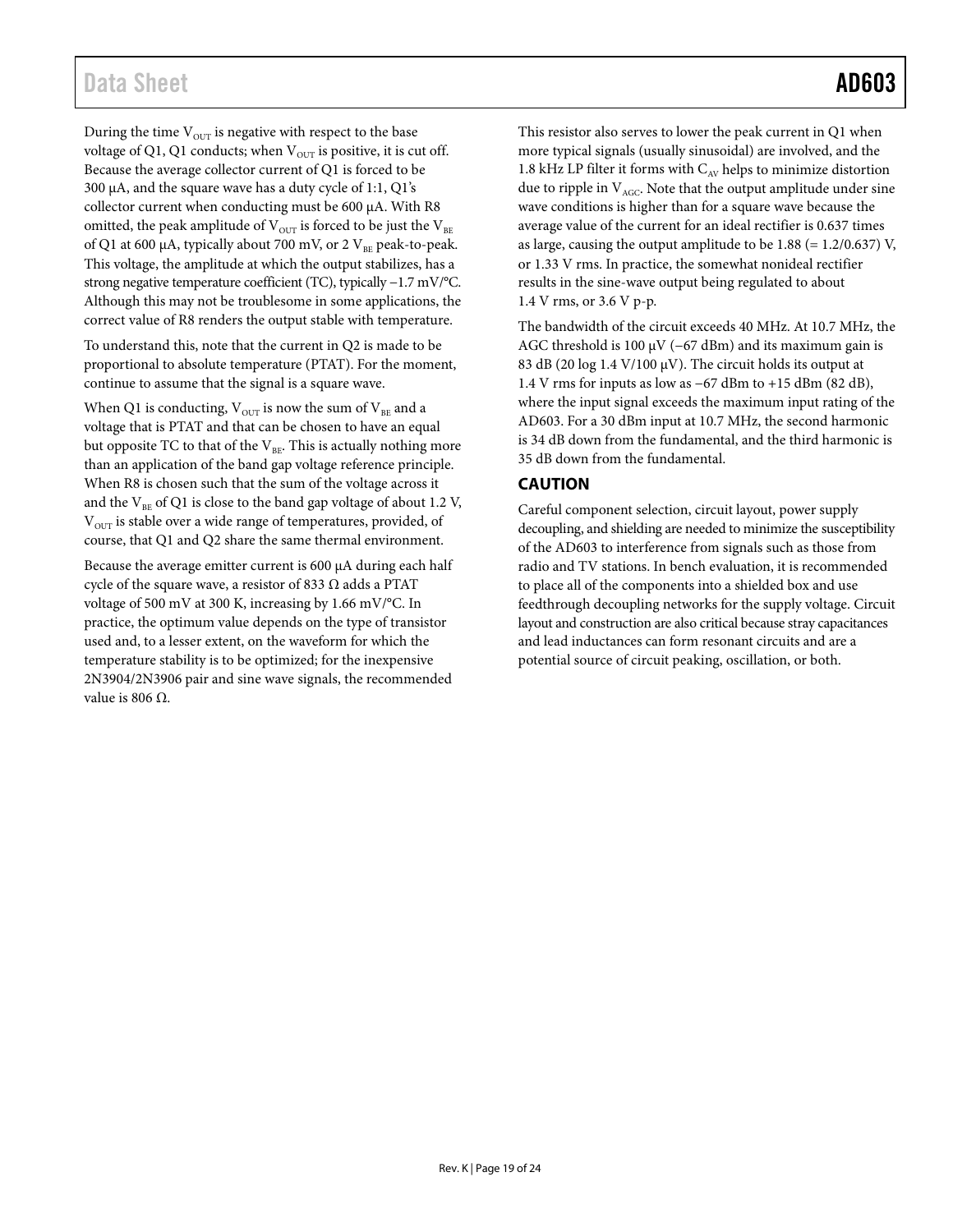## <span id="page-19-0"></span>EVALUATION BOARD

The evaluation board of the AD603 enables simple bench-top experimenting to be performed with easy control of the AD603. Built-in flexibility allows convenient configuration to accommodate most operating configurations[. Figure 50](#page-19-1) is a photograph of the AD603 evaluation board.



*Figure 50. AD603 Evaluation Board*

<span id="page-19-1"></span>Any dual-polarity power supply capable of providing 20 mA is all that is required, in addition to whatever test equipment the user wishes to perform the intended tests.

Referring to the schematic in [Figure 51,](#page-19-2) the input to the VGA is single-ended, ac-coupled, and terminated in 50  $\Omega$  to accommodate most commonly available signal generators.



<span id="page-19-2"></span>*Figure 51. Schematic of the AD603 Evaluation Board*

The output is also ac-coupled and includes a 453  $\Omega$  series resistor. Set the AD603 gain by connecting a voltage source between the GNEG and GPOS test loops. The two slide switches SGPOS and SGNEG provide three connections for GPOS and the GNEG. Either pin can be ground referenced, or biased with a user selected voltage established by R1 and R5 to R7. A signal generator can be connected to the GPOS or GNEG test loops, or the GNEG can be driven to either polarity within the common-mode limits of −1.2 V to +2.0 V; to invert the gain slope, simply reverse the polarity of the voltage source connected to GPOS and GNEG. For bias current measurements, the third switch option disconnects the bias voltage source and permits connection of a microammeter between the GPOS and GNEG pins to ground.

The AD603 includes built-in gain resistors selectable at the FDBK pin. The board is shipped with the gain at minimum, with a 0  $\Omega$  resistor installed in R3. For maximum gain, simply remove R3. Because of the architecture of the AD603, the bandwidth decreases by 10, but the gain range remains at 40 dB. Intermediate gain values may be selected by installing a resistor between the VOUT and FDBK pins.

[Figure 52,](#page-19-3) [Figure 53,](#page-20-0) an[d Figure 56](#page-20-1) show the component and circuit side copper patterns and silkscreen.



<span id="page-19-3"></span>*Figure 52. Component Side Copper*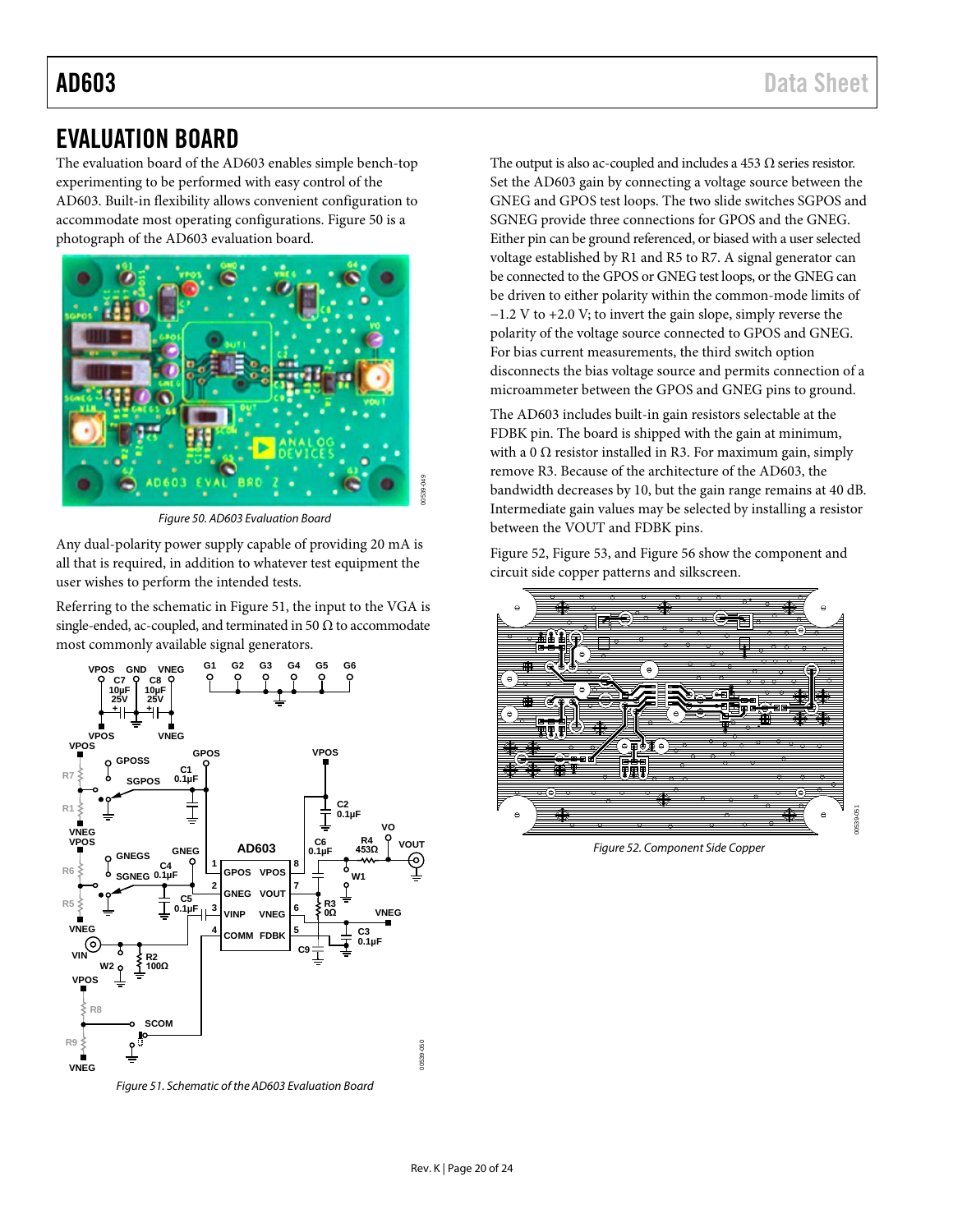## Data Sheet **AD603**

00539-054

005394

 $\bigodot^6$ 

 $\tilde{\mathbb{C}}^*$ 

 $\bigcirc$ 

**VOUT** 

 $\mathbb{C}^{\mathbf{i}}$ 

<span id="page-20-1"></span>( )

00539-055

00539-055

<span id="page-20-0"></span>

*Figure 54. Inner Layer Ground Plane*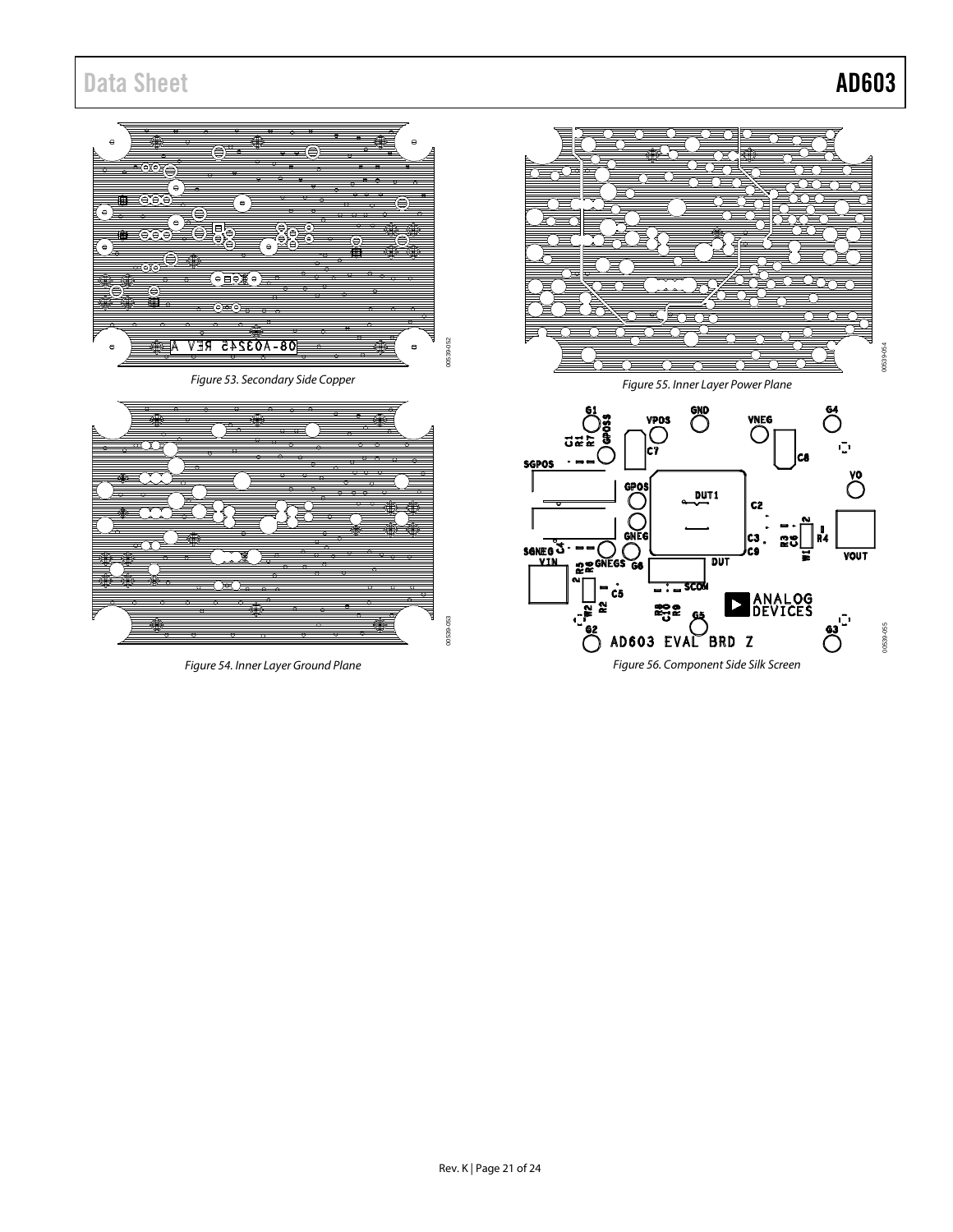## <span id="page-21-0"></span>OUTLINE DIMENSIONS



CONTROLLING DIMENSIONS ARE IN INCHES; MILLIMETER DIMENSIONS<br>(IN PARENTHESES) ARE ROUNDED-OFF INCH EQUIVALENTS FOR<br>REFERENCE ONLY AND ARE NOT APPROPRIATE FOR USE IN DESIGN.

*Figure 57. 8-Lead Ceramic Dual In-Line Package [CERDIP] (Q-8)*

*Dimensions shown in inches and (millimeters)*



**012407-A**

*Figure 58. 8-Lead Standard Small Outline Package [SOIC\_N] Narrow Body (R-8)*

**(IN PARENTHESES) ARE ROUNDED-OFF MILLIMETER EQUIVALENTS FOR REFERENCE ONLY AND ARE NOT APPROPRIATE FOR USE IN DESIGN.**

*Dimensions shown in millimeters and (inches)*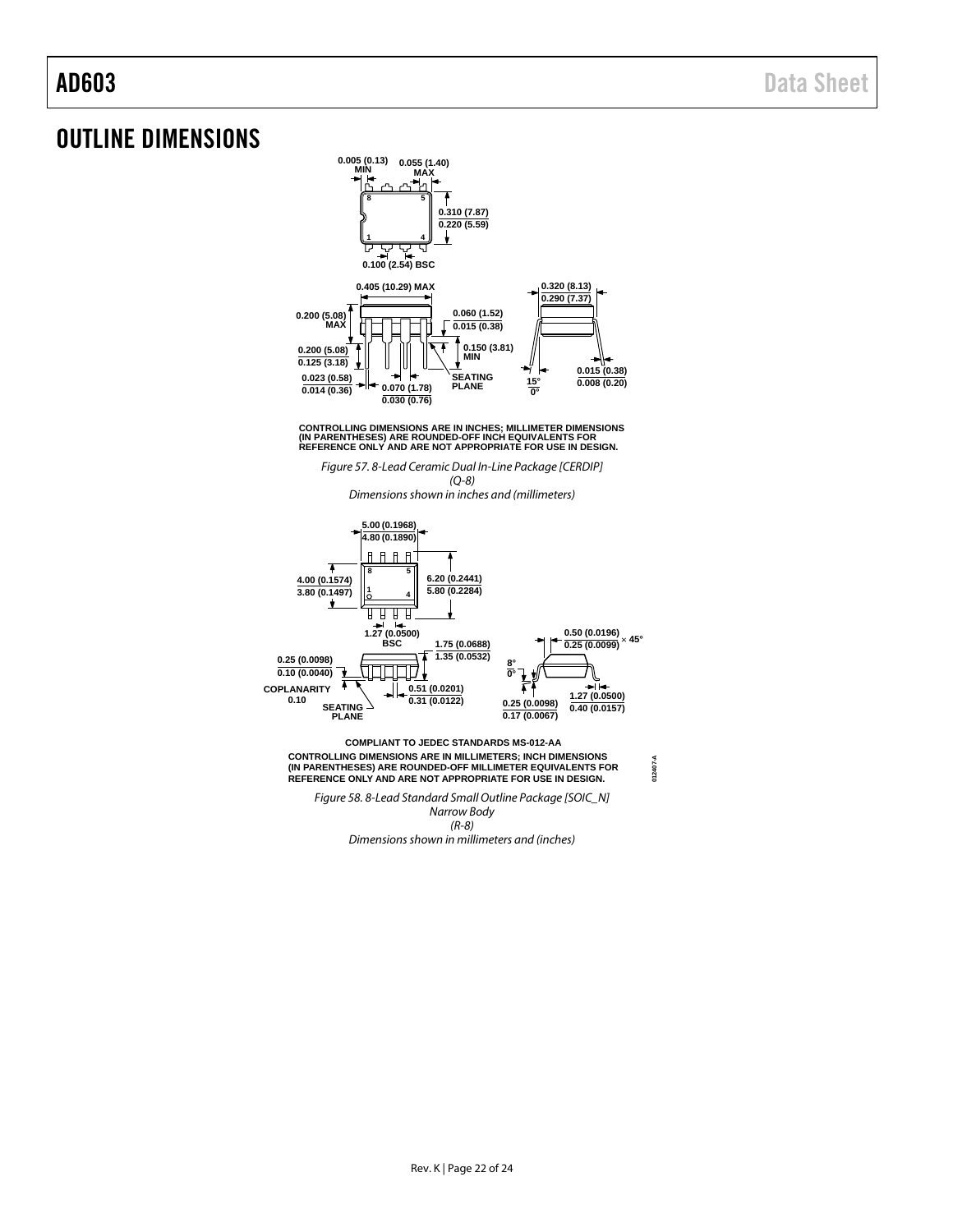## Data Sheet **AD603**



*(C-9-1) Dimensions Shown in Inches*

#### <span id="page-22-0"></span>**ORDERING GUIDE**

| Model $1/2$    | Temperature Range                   | <b>Package Description</b>       | <b>Package Option</b> |
|----------------|-------------------------------------|----------------------------------|-----------------------|
| AD603AR        | $-40^{\circ}$ C to $+85^{\circ}$ C  | 8-Lead SOIC N                    | R-8                   |
| AD603AR-REEL   | $-40^{\circ}$ C to $+85^{\circ}$ C  | 8-Lead SOIC N, 13" Tape and Reel | $R - 8$               |
| AD603AR-REEL7  | $-40^{\circ}$ C to $+85^{\circ}$ C  | 8-Lead SOIC N, 7" Tape and Reel  | $R-8$                 |
| AD603ARZ       | $-40^{\circ}$ C to $+85^{\circ}$ C  | 8-Lead SOIC N                    | $R-8$                 |
| AD603ARZ-REEL  | $-40^{\circ}$ C to $+85^{\circ}$ C  | 8-Lead SOIC N, 13" Tape and Reel | $R-8$                 |
| AD603ARZ-REEL7 | $-40^{\circ}$ C to $+85^{\circ}$ C  | 8-Lead SOIC N, 7" Tape and Reel  | $R-8$                 |
| AD603AO        | $-40^{\circ}$ C to $+85^{\circ}$ C  | 8-Lead CERDIP                    | $Q - 8$               |
| AD603SO/883B   | $-55^{\circ}$ C to $+125^{\circ}$ C | 8-Lead CERDIP                    | $O-8$                 |
| AD603-EVALZ    |                                     | <b>Evaluation Board</b>          |                       |
| AD603ACHIPS    |                                     | <b>DIE</b>                       | $C-9-1$               |

 $1 Z =$  RoHS Compliant Part.

 $^2$  For AD603SQ/883B, refer to AD603 Military data sheet. Also available as 5962-9457203MPA.